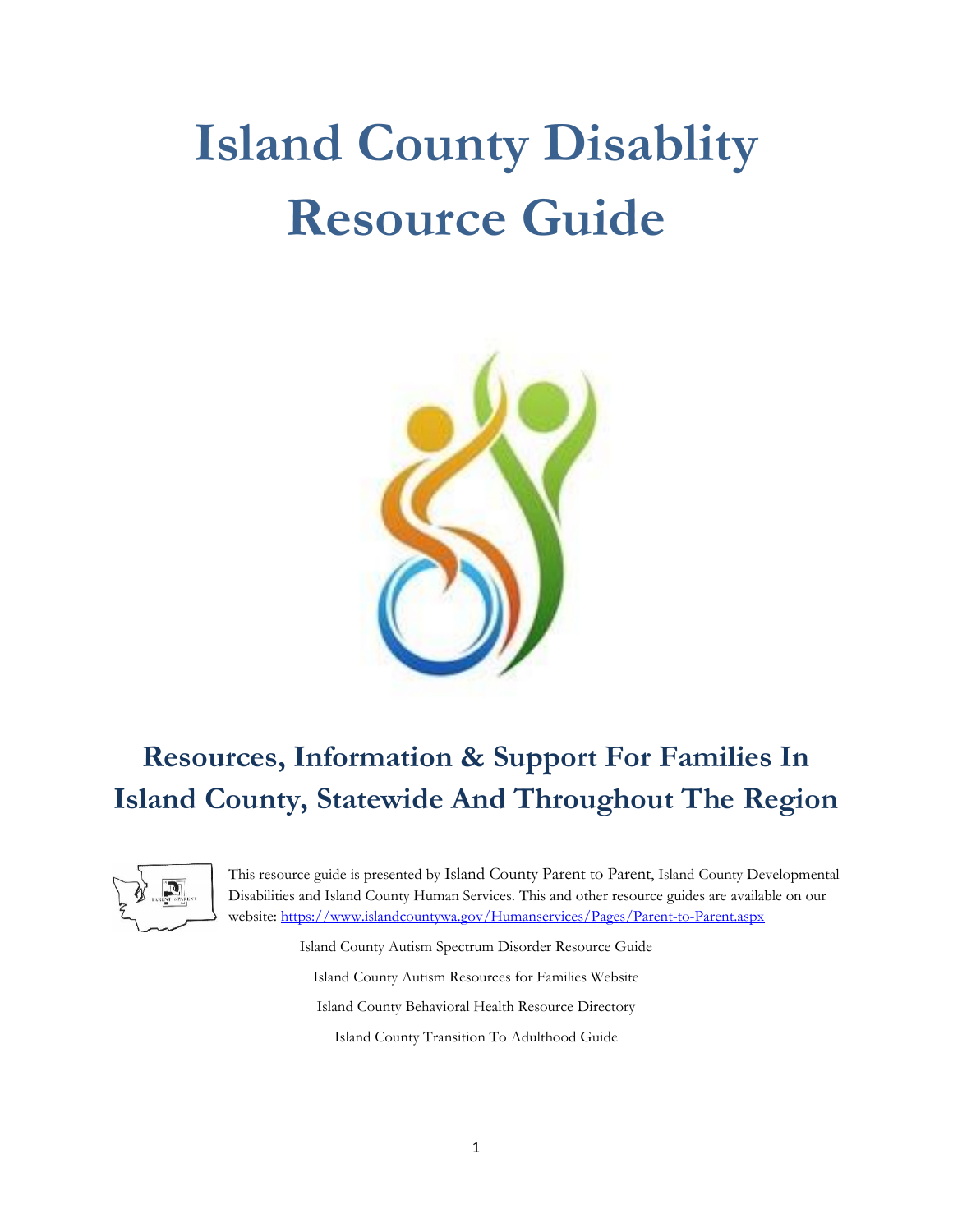## **They say "It Takes A Village", but in Island County,**

# **"It Takes Two Islands"**

# **Navigating various complex systems can be overwhelming at times. Another saying is "You Don't Know, What You Don't Know". This guide can help you and your family on your journey.**

We provide a comprehensive list of resources for families with special needs/disabilities in Island County. Information on resources, opportunities & support in our community.

This Guide offers you choices, access, diversity, promote inclusion and supports available. If you have questions, please contact Tiffany Wheeler-Thompson with Island County Parent to Parent Program. (360)632-7539 call/text.

**For an online, updated and printable version of this guide, visit our website at <https://www.islandcountywa.gov/Humanservices/Pages/Parent-to-Parent.aspx>**

**Community Information Line: CALL 211** Information regarding resources & services: including rental assistance, counseling, food, clothing, volunteering, transportation, emergency shelter and more.

## **Island County Autism Spectrum Disorder Resource Website**

Autism Partnership of Island County presents an Island County ASD website of resources for families. Have a concern? Need a screening? Need resources? Need support? <https://www.pilotace.org/>

We strive to keep this resource guide up to date. Please let us know if you find any discrepancies. Always call ahead. Dates and times are subject to change. [t.wheeler-thompson@islandcountywa.gov](mailto:t.wheeler-thompson@islandcountywa.gov)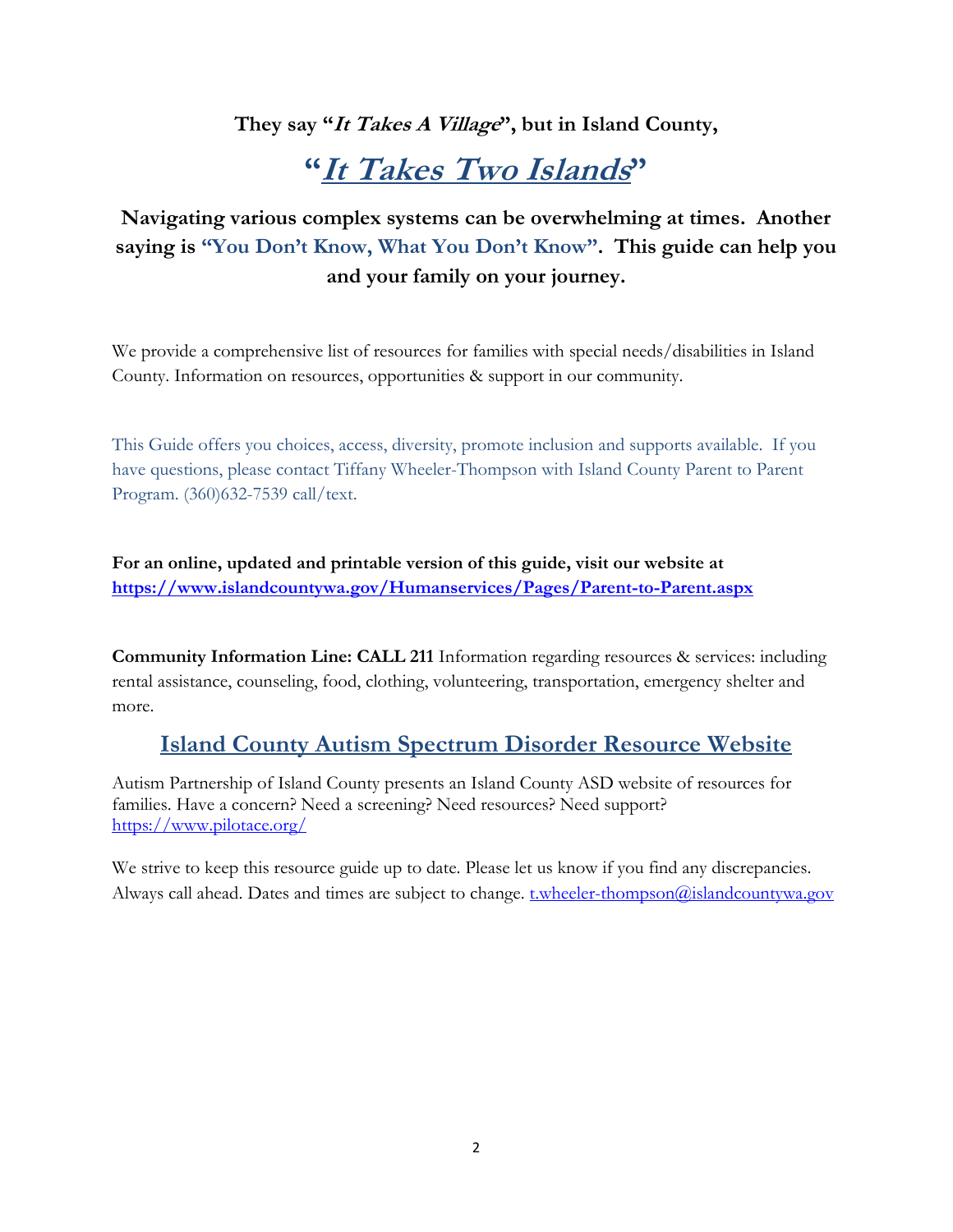| <u>Category</u>                                        | <u>Resources</u>                                                                                                                                                                        |           |
|--------------------------------------------------------|-----------------------------------------------------------------------------------------------------------------------------------------------------------------------------------------|-----------|
| Government Assistance:<br>Federal, State & County      | SSI, SSDI, DSHS, DDA, County DD                                                                                                                                                         | $4-6$     |
| Support                                                | Family, Caregiver and Kinship Support, Social &<br>Advocacy Groups, Respite Care, Childcare                                                                                             | $7-9$     |
| Healthcare                                             | Health Insurance, Hospitals, Health Dept, Financial<br>Assistance, Center of Excellence (ASD diagnostic<br>centers), therapies such as: PT, OT, ABA, SLP, Vision,<br>Hearing, Oral Care | $10 - 15$ |
| <b>Behavioral Health</b>                               | Crisis Contacts, Referral Lines, Outreach Services,<br>Inpatient and Outpatient, Substance Use                                                                                          | $16 - 17$ |
| Developmental Screenings &<br><b>Special Education</b> | Early intervention, Child Find, School Districts, IFSP vs<br>IEP, IDEA Law, Advocacy, Secondary                                                                                         | 18-19     |
| Advocacy & Legal                                       | WA PAVE, Ombuds, Disability Rights, Legal Assistance,<br><b>NW Justice Project</b>                                                                                                      | $20 - 21$ |
| Employment                                             | Support and Assistance, Employment agencies, County<br><b>DD</b>                                                                                                                        | 22        |
| Accessiblility                                         | Assistive Technology, Accessible Venues, Accessibilty<br><b>Community Committee</b>                                                                                                     | 23        |
| Recreation                                             | Sports, Outdoors, Adult Day Programs, Sensory<br>Sensitive Venues, Disability Passes to Parks & Fishing                                                                                 | $24 - 25$ |
| <b>Basic Needs</b>                                     | Food, Housing, Transportation,                                                                                                                                                          | $26 - 27$ |
| <b>Espanol Recursos</b>                                | Apoyo Para Familias Espanol                                                                                                                                                             | 28        |
| Resources                                              | Various Friendly Websites, Helpful Facebook Pages,<br><b>Contact Phone Numbers</b>                                                                                                      | 29-31     |
| <b>Table of Contents</b>                               |                                                                                                                                                                                         | 32        |
| Island County Parent to Parent                         | Resources, Newsletters, Support/Social Gatherings,<br>Educational Workshops, Social and Recreational<br>Events, Various Resource Guides                                                 | 7 & 33    |
|                                                        |                                                                                                                                                                                         |           |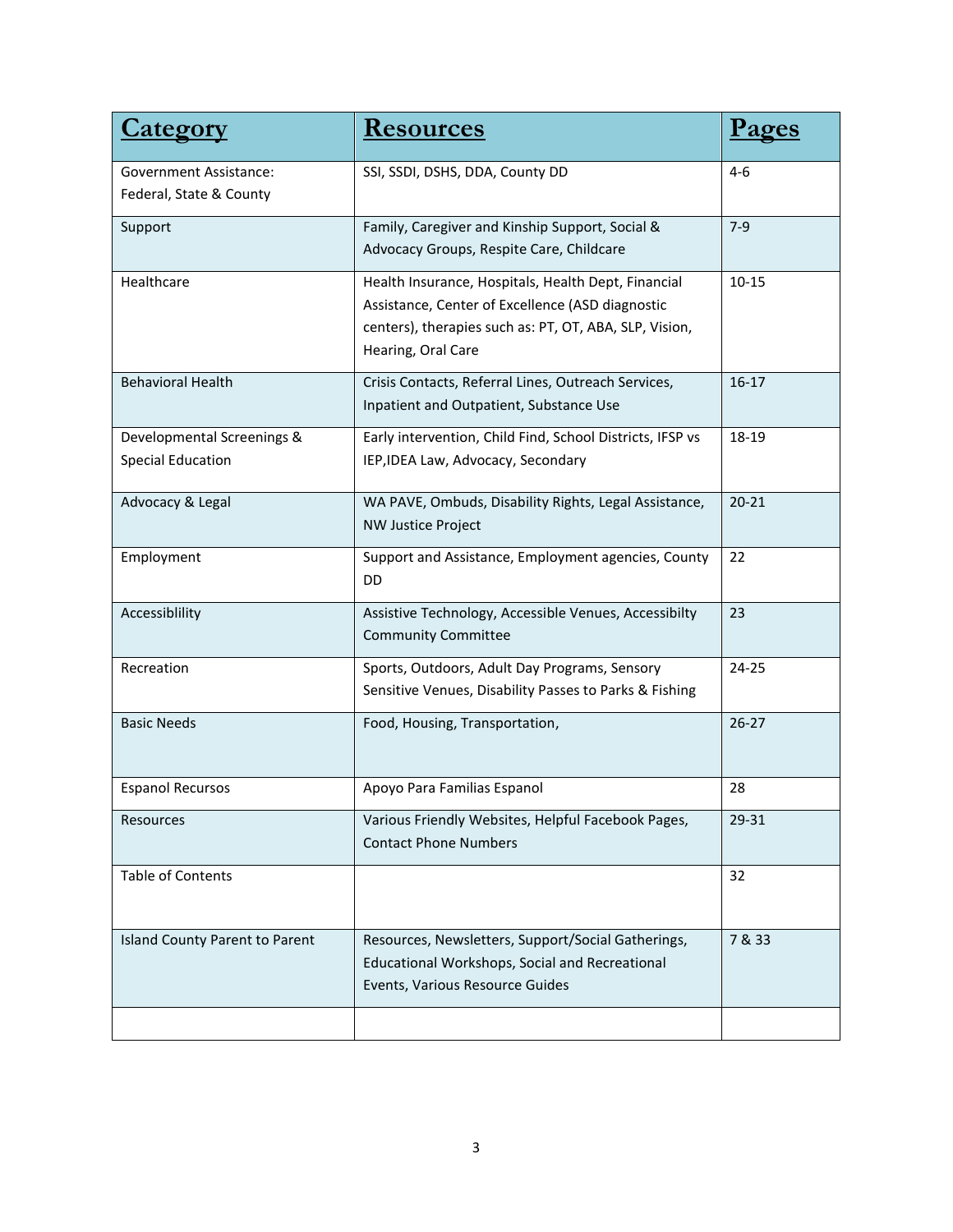# **Understanding the Bigger Picture**

## **Federal Assistance**

### **Supplemental Security Income (SSI) (800)772-1213** <https://www.ssa.gov/ssi/>

Supplemental Security Income (SSI), a program administered by the Social Security Administration (SSA), pays benefits to disabled adults and children who have limited income and resources. A child younger than age 18 can qualify if his or her family's income and resources fall within the eligibility limits and he or she meets SSA's definition of disability for children. For some conditions, if the child is eligible based on the family's income and resources, SSI payments are granted right away, while the agency decides whether he/she meets the disability definition. If the agency decides that the child's disability is not severe enough for SSI, the family will not have to pay back the SSI payments that the child received. Tip: the hold times are much longer at the beginning of the month. \*US Citizen \*Medically Disabled \*Apply at age 18 or younger based on income

SSA: Eligibility Determination Services Office Locations

Mount Vernon Office serves North Whidbey Island 710 E College Way, Mt. Vernon 98275 **(866)931-7108** Everett Office serves South Whidbey Island and Camano Island 3809 Broadway, Everett 98201 **(866)563-4595**

### **Social Security Administration (SSA) (800)772-1213** [https://www.ssa.gov](http://www.ssa.gov/)

#### **Soc. Security Disability Insurance SSDI/DAC (800)772-1213**

Social Security Disability Insurance (SSDI) \*Paid into system through employment \*Or based on parents \*Medicare Social Security program that pays monthly benefits to you if you become disabled before you reach retirement age and aren't able to work. Some people know it as "workers disability."

<https://www.ssa.gov/planners/disability/index.html>

# **SSDI** vs. SSI

| <b>Social Security Disability Insurance</b>                                                    | <b>Supplemental Security Income</b>                                                                                                            |
|------------------------------------------------------------------------------------------------|------------------------------------------------------------------------------------------------------------------------------------------------|
| Payments come from the Social<br>Security trust funds and are based on<br>a person's earnings. | Payments come from the general<br>treasury fund, NOT the Social Security<br>trust funds. SSI payments are not<br>based on a person's earnings. |
| An insurance that workers earn by                                                              | A needs-based public assistance                                                                                                                |
| paying Social Security taxes on their                                                          | program that does not require a person                                                                                                         |
| wages.                                                                                         | to have work history.                                                                                                                          |
| Pays benefits to disabled individuals                                                          | Pays disabled individuals who are                                                                                                              |
| who are unable to work, regardless of                                                          | unable to work AND have limited                                                                                                                |
| their income and resources.                                                                    | income and resources.                                                                                                                          |
| Benefits for workers and for adults                                                            | Benefits for children and adults in                                                                                                            |
| disabled since childhood. Must meet                                                            | financial need. Must have limited                                                                                                              |
| insured status requirements.                                                                   | income and limited resources.                                                                                                                  |



Securing today and tomorrow

SocialSecurity.gov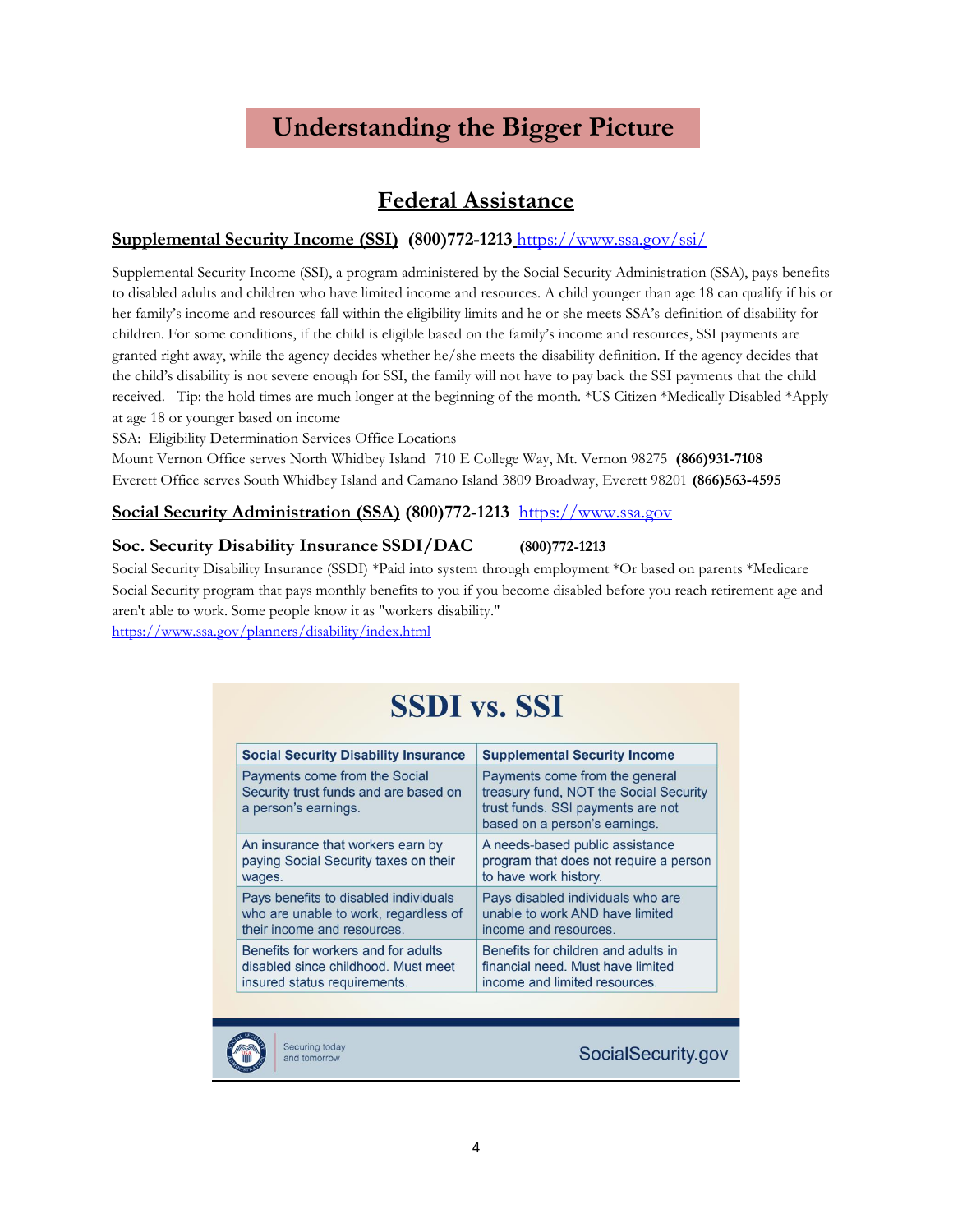# **Washington State Assistance Department of Social and Health Services (DSHS)**

<https://www.dshs.wa.gov/> **(877)501-2233**

Island County Community Service Office **(877)501-2233** 275 SE Pioneer Way #201, Oak Harbor, WA 98277 Each administration within DSHS has a refined focus on this mission. Individually we have the following missions:

1) Aging and Long-term Support Administration – to transform lives by promoting choice, independence and safety through innovative services.

2) Behavioral Health Administration – to transform lives by supporting sustainable recovery, independence and wellness.

3) Developmental Disabilities Administration – to transform lives by creating partnerships that empower people.

4) Economic Services Administration – to transform lives by empowering individuals and families to thrive.

5) Rehabilitation Administration –to transform lives by creating pathways for self-sufficiency through meaningful partnerships, employment, new opportunities and effective rehabilitation.

6) Financial Services Administration – to transform lives by promoting sound management of Department resources.

7) Services and Enterprise Support Administration – to transform lives by helping those who serve succeed.

#### **Developmental Disability Administration (DDA)** (Formally DDD)

A division of DSHS. Assists individuals with developmental disabilities and their families to obtain services and supports based on individual preference, capabilities and needs. Services are based on DDA guidelines and available funding.

Can Apply at any age for: \*Early Intervention Services (Birth-3) \*Case Management \*DD Endowment Special Needs Trust \*Employment Support (as available) \*Supported Living Program \*Adult Family Home Referral \*Personal Care Services (if eligible)

**Island County Region 2 (360)544-6543 (800) 788-2053** <www.dshs.wa.gov/ddd> Eligibility and Intake: **(425)977-6520** General Questions for Region 2 **(360)544-6539** Email: [DDA2IETEAM@dshs.wa.gov](mailto:DDA2IETEAM@dshs.wa.gov) 275 SE Pioneer Way, Suite 203 Oak Harbor

DSHS Statewide Disability Support [www.dshs.wa.gov/disbility-support](http://www.dshs.wa.gov/disbility-support) [www.dshs.wa.gov/dda](http://www.dshs.wa.gov/dda) **(800)491-5266**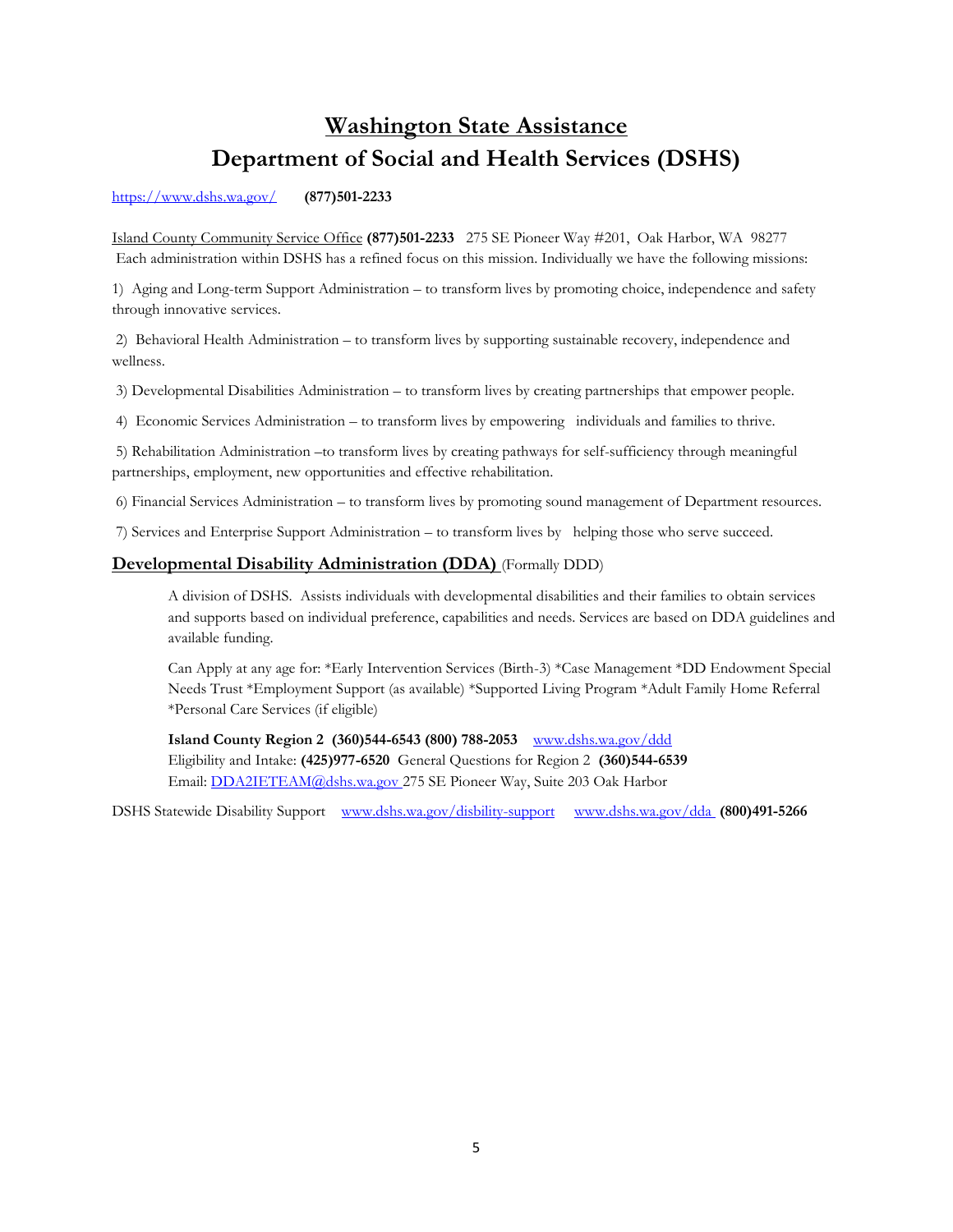#### **HCS - Home & Community Services**

Services seniors and adults with disabilities who do not qualify for DDA \*COPES (Physical Needs) \*MPC (Personal Care) Island County **(866)608-0836** https://www.dshs.wa.gov/dda/consumers-and-families/homeand-community-based-waivers-hcbs

#### **CSO - Community Service Office (877)501-2233** [www.dshs.wa.gov](http://www.dshs.wa.gov/)

\*Medicaid \*Childcare \*Food Stamps \*Financial \*Employment/Training Island County

#### **Long Term Services & Info (360)676-6749**

\*Long Term Care Housing \*In-Home Care for Adults \*Caregiver Resources \*Northwest Regional Council

#### **DVR - Division of Vocational Rehabilitation (800)637-5627** <https://www.dshs.wa.gov/dvr>

Employment and training for persons with disabilities who want to work. Begins working with students in their final year of school preparation for employment.

#### **DSB Department of Services for the Blind (800)552-7103**

Services to support home, school, mobility & employment. <www.dsb.wa.gov>

#### **Community Services for the Blind (800)458-4888**

#### **Community Services for the Deaf/Hearing Impaired (877)301-0006**

#### **Learning Disability Association of Washington (425)882-0820**

Provides a referral service for individuals with learning disabilities

## **Island County Assistance**

**Island County Developmental Disabilities (360)678-7883** This program coordinates, funds, and manages local services for children from birth to three and for adults 21 and over who have developmental disabilities. We work actively with families, schools, the business community, as well as local, state, and federal governments to facilitate full contribution for all citizens who experience developmental disabilities.

Contracts with Community Providers Include: Early Intervention Services (Birth—Three) \* Employment Providers (Job Development/Coaching)

Our underlying belief is that all individuals with developmental disabilities have the skills, interests, and talents to enhance their community and have a responsibility to do so. We also know that employment is a powerful way to contribute both to the larger community as well as to continue to grow and learn. Program coordinator, Mike Etzell **(360) 678-7883** or MikeEt@islandcountywa.gov

#### **Island County Human Services (360)678-7880**

| Developmental Disabilities & Parent to Parent | Outreach Behavioral Health |
|-----------------------------------------------|----------------------------|
| Early Childhood                               | Behavioral Health          |
| Prevention                                    | Veteran's Assistance       |
| Opioid Outreach                               | <b>Housing Assistance</b>  |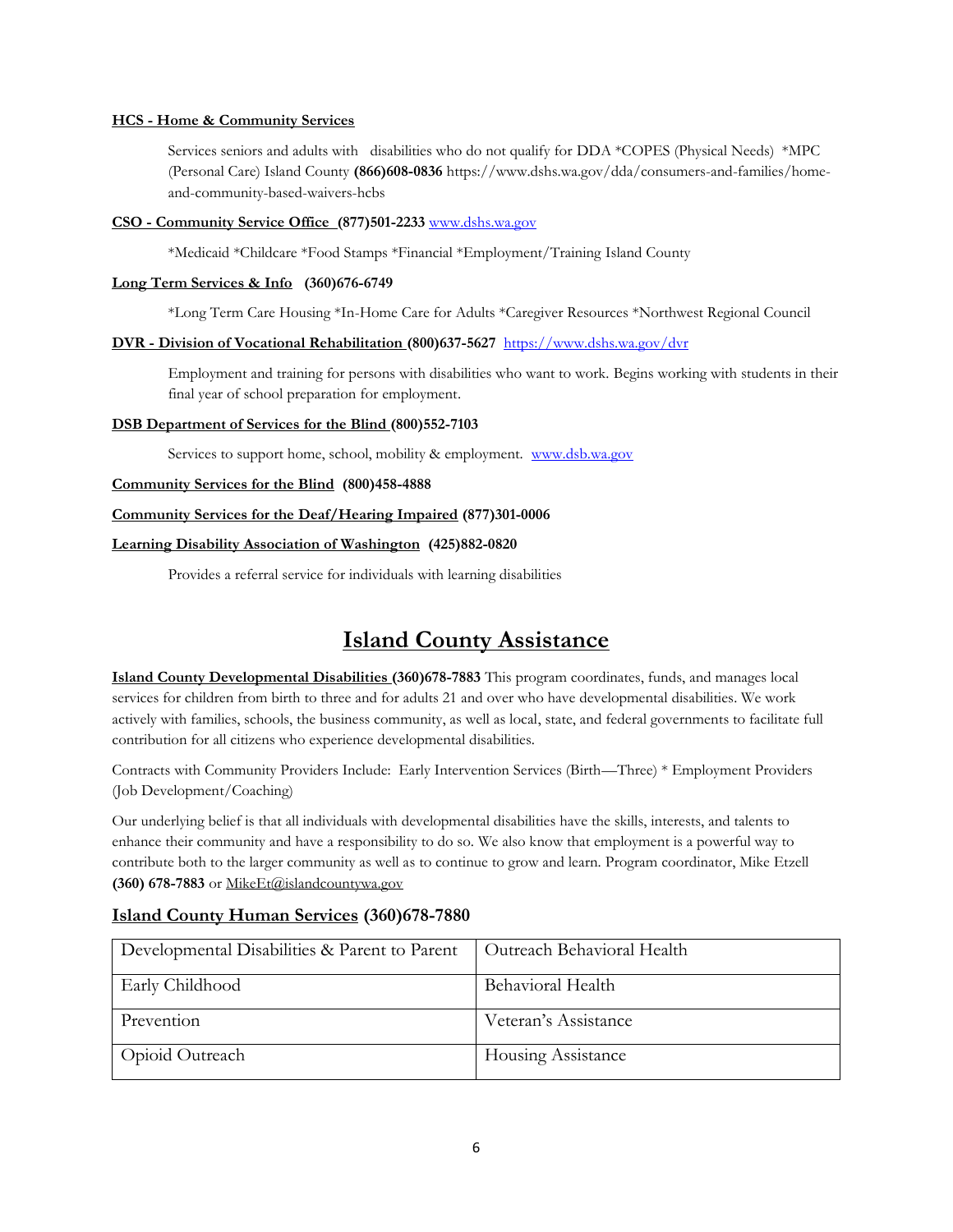# **Family Support**



### **Parent to Parent of Island County (P2P) (360)632-7539**

<https://www.islandcountywa.gov/Humanservices/Pages/ddp.aspx>

Emotional support and information to families of children with developmental disabilities, delays, and ongoing health care needs. Trained Helping Parents who parenting experiences match yours as closely as possible. \*See Padres a Padres

- Emotional support for parents of children with disabilities and chronic illnesses.
- Information and referrals to community resources.
- Trained Helping Parents whose parenting experiences match yours as closely as possible.
- Social and recreational events.
- Current information on disabilities, medical conditions and community resources.

Island County Parent to Parent: Tiffany Wheeler-Thompson, Coordinator call/text (**360)632-7539** Email: t.wheeler-thompson@islandcountywa.gov

**Children and Youth Special Health Care Needs Nurs**e: **Whidbey (360)678-7940 Camano (360)629-4522 xt7940**  Information for families and professionals focusing on children with special healthcare needs who have chronic physical, developmental, behavioral or emotional conditions. They provide: Information and resources, Program evaluation and needs assessment, Health education and training, Finding support and making connections [https://www.doh.wa.gov/YouandYourFamily/InfantsandChildren/HealthandSafety/ChildrenwithSpecialHealthCareNe](https://www.doh.wa.gov/YouandYourFamily/InfantsandChildren/HealthandSafety/ChildrenwithSpecialHealthCareNeeds) [eds](https://www.doh.wa.gov/YouandYourFamily/InfantsandChildren/HealthandSafety/ChildrenwithSpecialHealthCareNeeds)

## **Support/Social/Self-Advocacy Groups**

\*\*Most of these support groups have a Facebook Page as well. Island County Parent to Parent, PAMI and WA Father's Network. Great resources, information and support offered on these pages.

#### **Coffee & Conversations (360)632-7539**

Virtual Daytime and nighttime options for casual get together. Meet other families in our community, ask questions or get a break from the hustle and bustle. To RSVP send email to *t.wheeler-thompson@islandcountwa.gov* for Zoom Link.

| <b>NAS Whidbey Island: Exceptional Family Member Program EFMP</b>                                                                     | (360)527-5266             |
|---------------------------------------------------------------------------------------------------------------------------------------|---------------------------|
| Resource, information and support group for military families                                                                         |                           |
| Padre Apovando Motivando Informando PAMI                                                                                              | $(787)529 - 6788$         |
| Spanish Support Group. Meets 1st Tuesday of the month. pamiespanol@gmail.com                                                          |                           |
| People First of Washington:<br>$pmmdfm(a)$ cablespeed.com                                                                             | $(360)720 - 4918$         |
| Support and advocacy for adults with disabilities that meets monthly for support, advocacy skills and social events.                  |                           |
| <b>Heritage Adventurers</b>                                                                                                           | Sue (360)321-5748         |
| Social group for adults 18 and up that want to go on adventures, events and activities.                                               |                           |
| <b>Flying Fingers Deaf &amp; Hard of Hearing Social</b> Meets the 1 <sup>st</sup> Friday of the month in Langley. Susan (360)221-0383 |                           |
| https://fathersnetwork.org/<br><b>Washington Father's Network:</b>                                                                    | Mike Etzell (360)678-7883 |
| Information & resources for fathers raising a child with special needs.                                                               |                           |

**Family Caregivers Support Program** Coupeville **(360)678-4886**, SW **(360)321-1600**, OH **(360)675-0311**, Camano **(360)678-4886**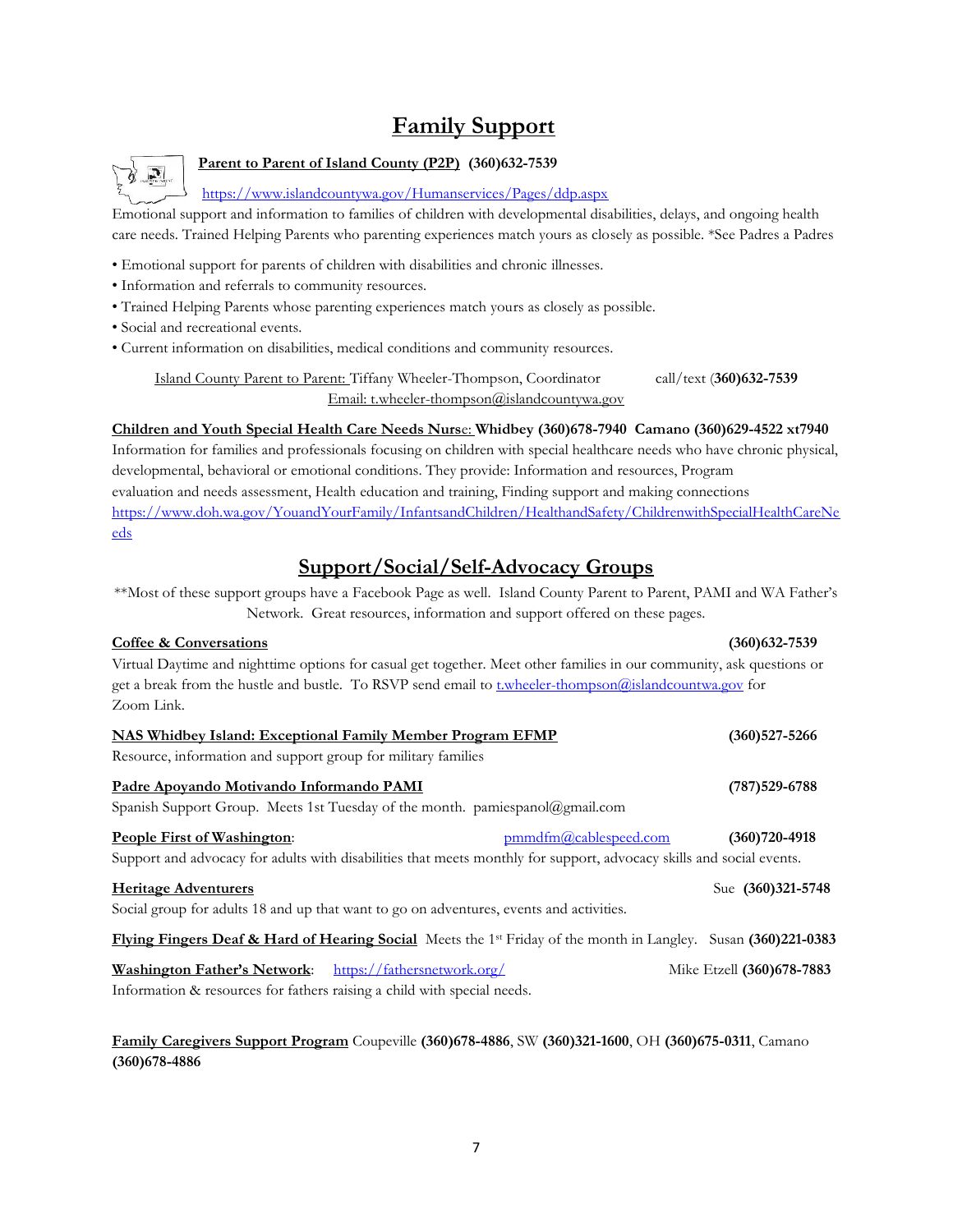# **Caregiver/Kinship Support**

#### **Kinship Caregiver Services (part of Northwest Regional Council)** www.nwrcwa.org/kinship-caregiver-services/ **(800) 317-5427 or (360) 676-6577**

Grandparents and other family members raising a relative's child are known as Kinship Caregivers. Kinship Caregivers are often unaware of available support. Kinship Navigators connect Caregivers with community resources, including healthcare, financial and legal services, support groups and emergency funds. Almost all Kinship Care families qualify for some benefits. Kinship Navigators provide crucial links between Kinship Caregivers and these services, to help create healthier environments and keep children out of the child welfare system. AARP GrandFacts: State fact sheets for grandparents and other relatives raising children <http://www.aarp.org/relationships/friends-family/grandfacts-sheets/>

**Washington State Department of Social and Health Services Kinship Care** [https://www.dshs.wa.gov/altsa/home](https://www.dshs.wa.gov/altsa/home-and-community-services-kinship-care/kinship-care)[and-community-services-kinship-care/kinship-care](https://www.dshs.wa.gov/altsa/home-and-community-services-kinship-care/kinship-care) The financial, legal, and emotional issues of raising a relative's child can be challenging. Services and support when raising a relative's child can be a lifesaver. Getting answers to questions and finding services, programs, and support can be confusing and overwhelming. We are here to help.

• Benefit Finder • Children with Special Health Care Needs • Health Resources: Food Assistance, Summer Meals Program, Family Health Hotline, Health Insurance Program, Additional Resources

A great "Resource Guide for Relatives as Parents" <https://www.dshs.wa.gov/sites/default/files/SESA/publications/documents/22-996.pdf>

#### **The Sibling Support Project** <https://www.siblingsupport.org/>

The Sibling Support Project is a national program dedicated to the life-long concerns of brothers and sisters of people with special health, developmental, and mental health concerns.

**Family Caregivers Support Program** Coupeville (360)678-4886, SW (360)321-1600, OH (360)675-0311, Camano (360)678-4886

**Children and Youth with Special Health Care Needs**<http://cshcn.org/>

Island County Children with Special Health Care Needs Nurse **Whidbey Island (360)678-7940 Camano (360)629-4522 xt7940** 

A program of Seattle Children's Hospital. Information for families and professionals focusing on children with special healthcare needs who have chronic physical, developmental, behavioral or emotional conditions. They provide: Information and resources, Program evaluation and needs assessment, Health education and training, Finding support and making connections.

[https://www.doh.wa.gov/YouandYourFamily/InfantsandChildren/HealthandSafety/ChildrenwithSpecialHealthCareNe](https://www.doh.wa.gov/YouandYourFamily/InfantsandChildren/HealthandSafety/ChildrenwithSpecialHealthCareNeeds) [eds](https://www.doh.wa.gov/YouandYourFamily/InfantsandChildren/HealthandSafety/ChildrenwithSpecialHealthCareNeeds)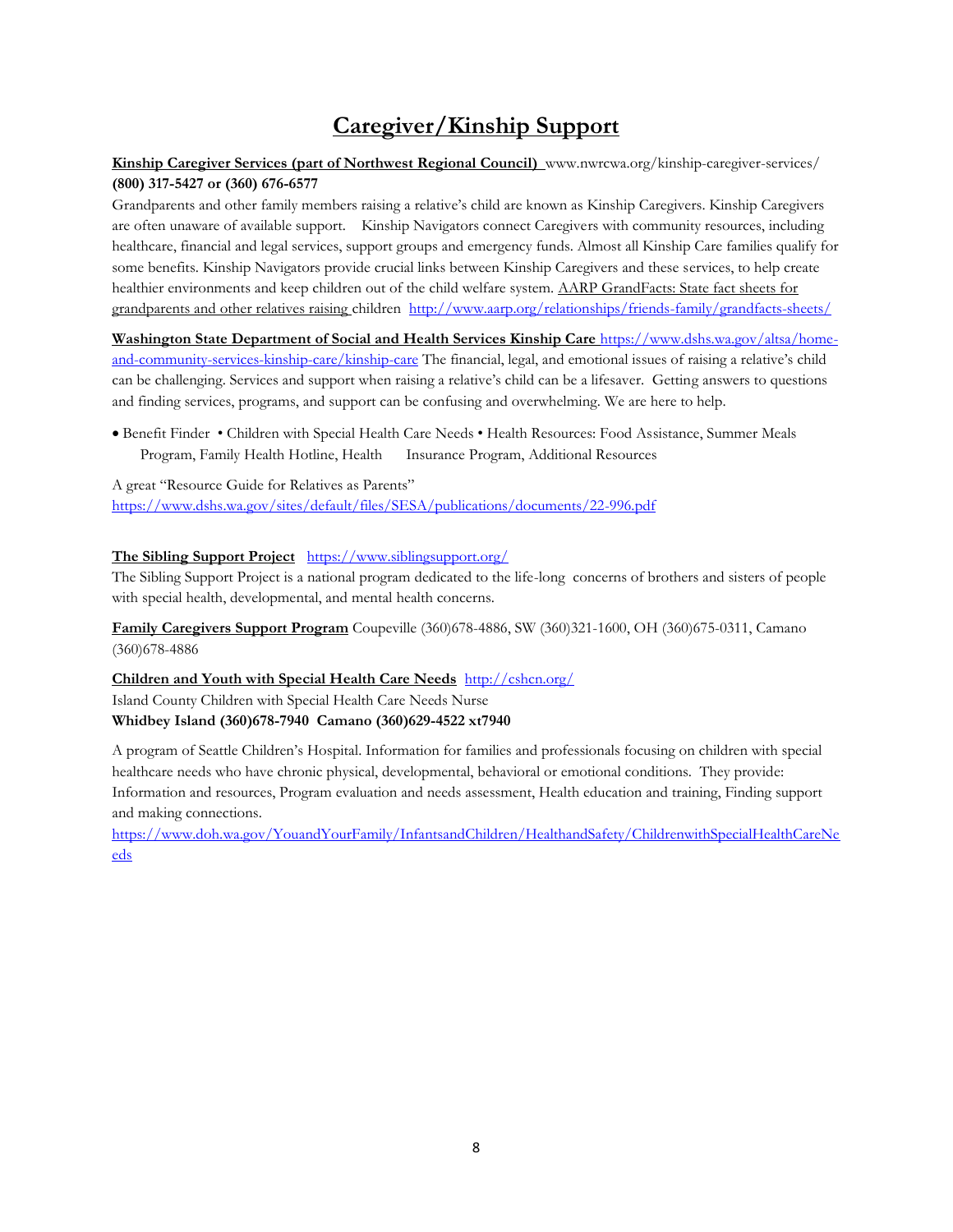# **Respite Care/Child Care**

#### **Home Care Referral Registry of Washington State (360)707-2368 Island Co**

The Home Care Referral Registry is customized internet-based system operated by local registry offices across Washington State. It is designed to assist seniors, individuals with developmental disabilities, their families and representatives to find pre-screened home care workers that best meet their personal and respite care needs.

#### **All Ways Caring** (Formally ResCare) **(360)240-0044 Oak Harbor (360)331-7441 S Whidbey**

Respite care offers family caregivers temporary relief from care for Individuals with various needs.

#### **All Heart Agency** (**360)969-3553**

Provides quality support services for people with developmental disabilities.

#### **Visiting Angels (888)264-3528**

We assist people in Whatcom, Skagit, Island, San Juana and Snohomish County. We are a non-medical franchise agency and not a nursing agency. It is our job to assist people.

#### **A Better Solution –In Home Care** Camano **(866)669-4510**

#### **Home Care Agency– Sunrise Services Care Agency– Sunrise Services Care Agency– Sunrise Services Care Agency– Sunrise Services Care Agency– Sunrise Services Care Agency– Sunrise Services Care Agency**

Keeping independence and the comforts of home a reality

### **Island County Senior Resources** Private In-Home Provider (PI) List

#### **(360)675-0311** OH **(360)321-1600** Langley **(360)387-6201** Camano

[https://islandseniorservices.sharepoint.com/:w:/s/PublicDocuments/ESJ2Qt1ejx9Noh15X0arIWMBbzIc8GZ8X2JFG](https://islandseniorservices.sharepoint.com/:w:/s/PublicDocuments/ESJ2Qt1ejx9Noh15X0arIWMBbzIc8GZ8X2JFGj4T_VrpEg?rtime=3EsnTkXG2Ug) [j4T\\_VrpEg?rtime=3EsnTkXG2Ug](https://islandseniorservices.sharepoint.com/:w:/s/PublicDocuments/ESJ2Qt1ejx9Noh15X0arIWMBbzIc8GZ8X2JFGj4T_VrpEg?rtime=3EsnTkXG2Ug)

#### **Exceptional Family Members (EFMP) Respite Care (800)424-2246**

What is Navy EFMP Respite Care? This program is a partnership specifically designed for EFM families identified as Category IV or V. EFMP Respite Care will help Navy families with children with special needs by providing 40 hours of respite care a month so they can leave the house, go to an appointment or just rest, knowing your child is well cared for. For Navy Active Duty and Reserve on Active Duty, children must reside with the service member.

#### **Childcare Subsidy Program (877)501-2233**

The Working Connections Child Care program pays for child care subsidies to eligible households with parents who are working or are participating in a DSHS approved work activity and whose children meet citizenship requirements.

#### **Child Care Aware of NW Washington (360)734-8396 xt 227 or (888)444-1862 xt 227**

Child Care Aware of NW Washington is a community services that works with parents/families, early childhood educators, businesses and community organizations to help promote the availability of high quality early care and education programs in Island County.

#### **Child Care Action Council** <http://www.ccacwa.org/>**(800)446-1114**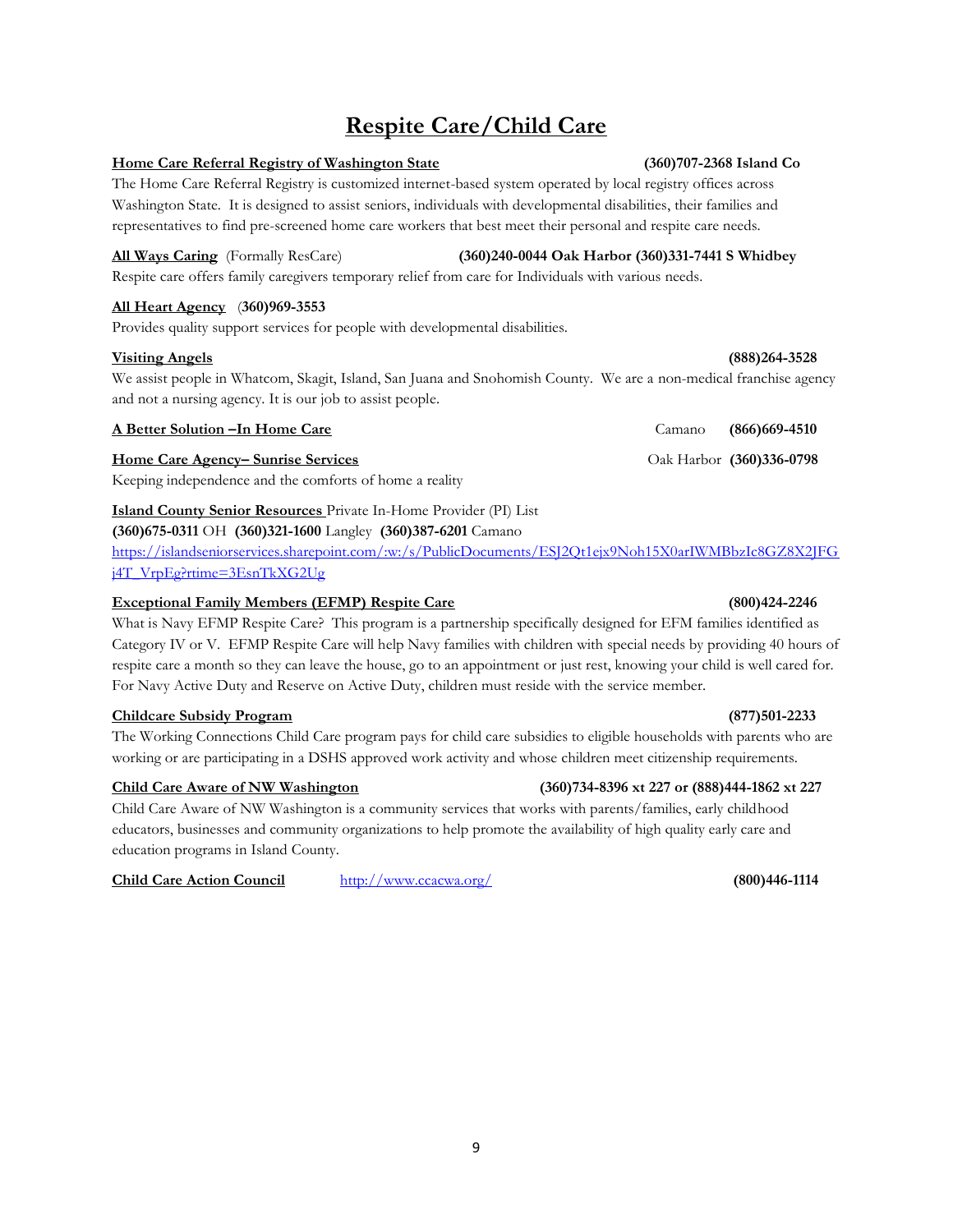# **Health Insurance Access**

### **Washington Health Plan Finder**

[https://www.wahealthplanfinder.org/\\_content/Homepage.html](https://www.wahealthplanfinder.org/_content/Homepage.html) **1-855-923-4633; TTY 1-855-627-9604**

WAHealthPlanFinder.org is the official insurance exchange for Washington State use this site to apply for Apple Health for Kids, Medicaid, and Affordable Care Act (ACA) health plans.

#### **Health Care Authority/Apple Health/Medicaid** <http://www.hca.wa.gov/>**(800)562-3022**

Managed Care Health Plans offered by Apple Health Amerigroup **(800)600-4441** Community Health Plan of WA **(800)440-1561** Coordinated Care Corp **(877)644-4613**  Molina Healthcare of WA **(800) 869-7165,**  United Healthcare Community Plan **(877)542-8997**

\*Many Apple Health recipients may qualify for a free cell phone with minutes/data. Call your Apple Health provider for more details.

#### **ParentHelp123/ Within Reach** <https://www.parenthelp123.org/>**(800) 322-2588**

ParentHelp123.org is operated by the statewide non-profit Within Reach, and helps Washington State families. Use their Benefit Finder to apply for health insurance, food assistance programs and more.

#### **Opportunity Council (360) 679-6577 (800) 317-5427**

Opportunity Council serves homeless and low-income families and individuals. Our goal is to help people learn to become self-sufficient. Connects people with community resources to help meet basic needs such as health insurance, food and housing.

#### **State Health Insurance Benefits Advisors (SHIBA) (800)562-6900**

The program is sponsored by the state Office of the Insurance Commissioner to promote understanding about Medicare, Medicare Supplement Insurance, Long-term care insurance, consumer protection, and general health insurance topics. Consultations are free.

#### **Washington State Insurance Commissioner (800)562-6900**

**Tricare** Military Medical Insurance **(844)866-9378**

# **Area Hospitals**

**Whidbey Health (360)678-5151** 101 N Main Street, Coupeville

**Island Hospital (360)299-1300** 1211 24th Street, Anacortes

**Providence Regional Medical Center Everett**:

Colby Campus **(425)261-2000** 1700 13th Street, Everett Pacific Campus **(425) 261-2000** 916 Pacific Avenue, Everett

**Skagit Valley Hospital (360)424-4111** 300 Hospital Parkway, Mt Vernon

**Seattle Children's Hospital (206)987-2000** <http://www.seattlechildrens.org/>4800 Sand Point Way NE, Seattle, WA **University of Washington Medical Center (206)520-5000** <https://www.uwmedicine.org/>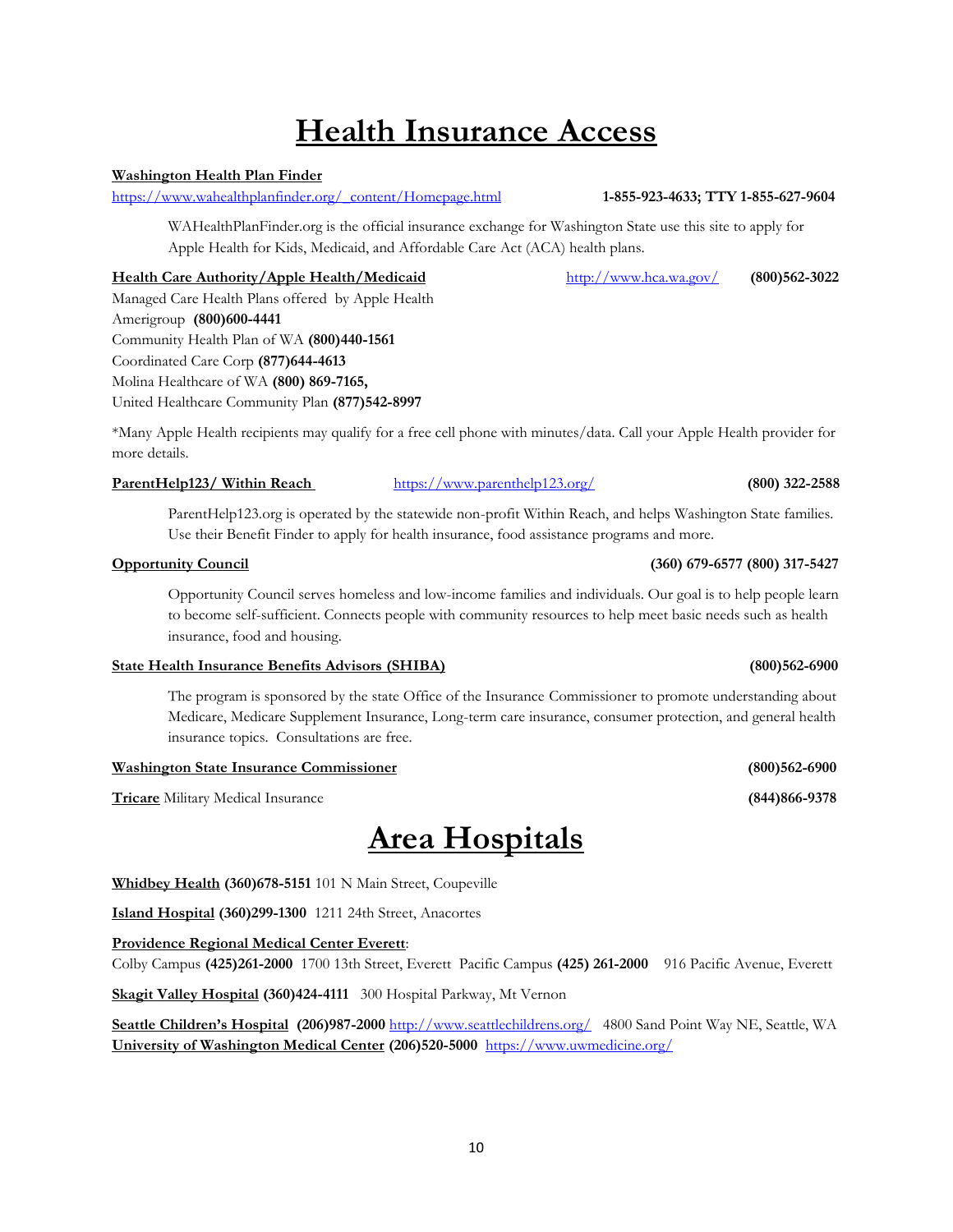# **Health Department**

**Children and Youth with Special Health Care Needs (CYSHCN)**: Whidbey Island **(360)678-7940 Camano (360)629-4522 xt7940** 

**Island County Public Health (360)678-5111,** Coupeville

# **Financial Assistance with Medical Care**

#### Safe Harbor Free Clinic Stanwood (425)870-7384

Free health care and referral service for those underinsured.

**North Whidbey Medical Help** (formally Medical Safety Net of North Whidbey) **(360)675-0681**  Zip Codes 98277 & 98278 only

| <b>Small Miracles Medical Support Fund</b> | Coupeville | $(360)672 - 5651$ |
|--------------------------------------------|------------|-------------------|
|                                            |            |                   |

**Friends of Friends Medical Support Fund** S. Whidbey **(360)221-4535**

#### **Kids Health** <http://kidshealth.org/>

Kids Health provides families with perspective, advice, and comfort about a wide range of physical, emotional, and behavioral issues that affect children and teens.

## **Adaptive/Home Equipment**

#### **Summit Assistance Dogs (360)293-5609** Oak Harbor **[info@summitdogs.org](mailto:info@summitdogs.org) info@summitdogs.org**

Organization that creates life-changing partnerships by providing highly-skilled mobility-assistance dogs for people living with disabilities, giving them increased independence and renewed confidence.

**Island Drug Oak Harbor (360)675-6688 Clinton (360)341-3880** <http://islanddrug.com/medical.aspx> We are Contracted Medical Equipment

**Whidbey Home Medical 360)679-7927** Oak Harbor

**Lions Club Wheel Chair Warehouse** <http://www.bellinghamcentrallions.org/al-boe-wheelchair-warehouse/> WCW loans durable medical equipment to folk in Northwest Washington. It is a free service, though they gladly accept donations. Equipment loaned includes low vision aids, wheelchairs, power chairs, walkers, crutches, canes, and bed side and bathroom helpers of all kinds.

**Island Senior Resources (360)321-1600** Medical Equipment Lending Library

Need a walker, wheelchair, or other assistive devices? Maybe you have some to donate?

The ISR Medical Equipment Lending Library is open for donations and pick-ups every Monday, Wednesday and Friday from 1 pm – 4 pm. It is located at Island Senior Resources (Bayview), 14594 SR 525, Langley. Follow the signs and arrows to the Evergreen Room door entrance. Always call first to verify details.

Donating equipment? Please make sure any donations are fully functioning and clean.

Medical equipment can also be donated or borrowed at the Camano Center by calling 360-387-0222 8 am to 5 pm weekdays.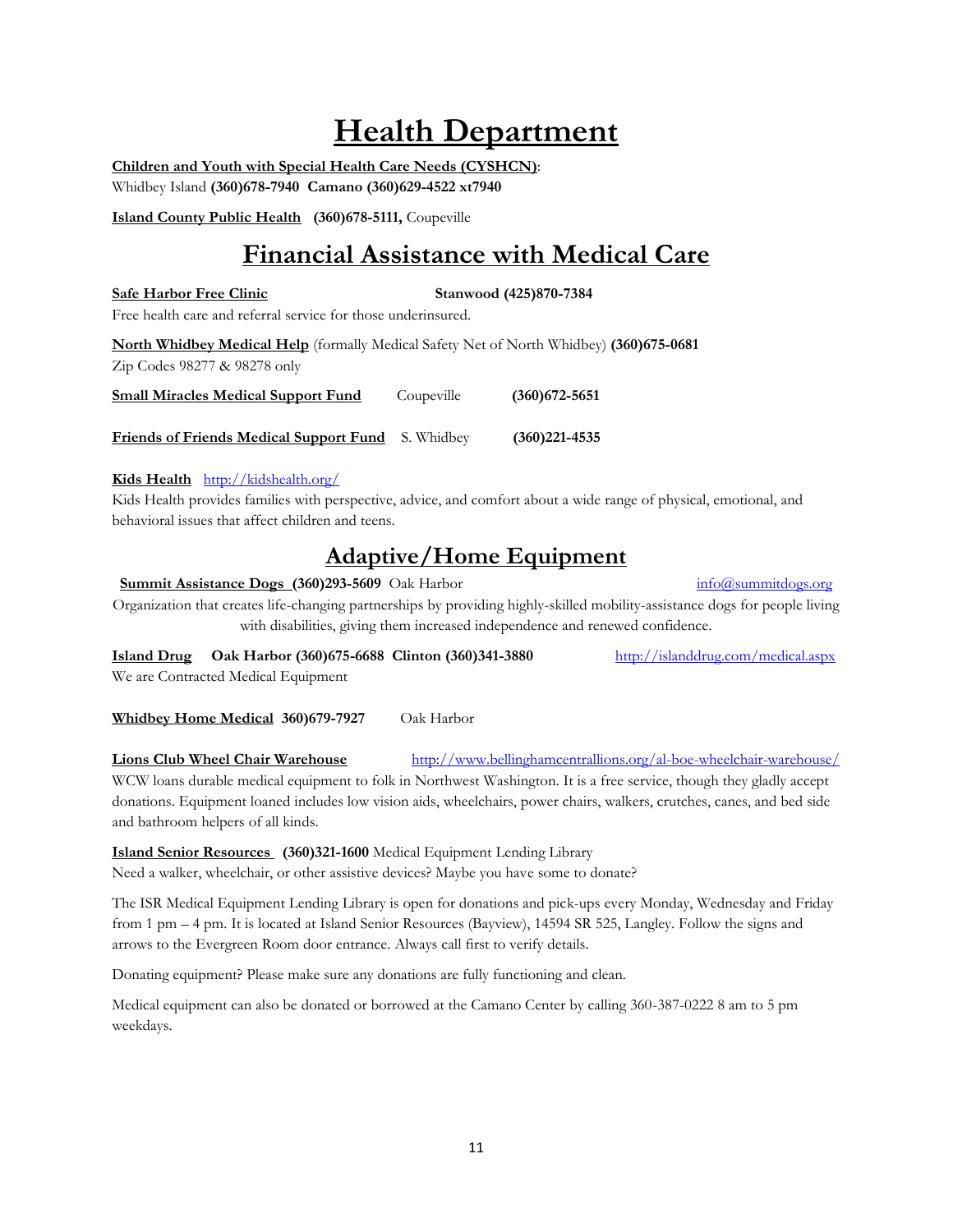# **Center of Excellence Providers**

### **Certified Autism Diagnostic Clinics**

**Pediatric Associates of Whidbey Island** <https://www.pediatricsofwhidbey.com/> North **(360)675-5555** 275 SE Cabot #B102, Oak Harbor South **(360)331-1314 or (360)678-6848** 1690 Layton Rd, Freeland

**Connections Psychology** (**206)718-0906** Oak Harbor<http://www.connectionspsychology.com/>

**Seattle Children's Autism Center (206)987-8080** <https://www.seattlechildrens.org/clinics/autism-center/>

**University of Washington Autism Center (877)408-UWAK** <https://depts.washington.edu/uwautism/>

# **Island County Autism Spectrum Disorder Resource Website**

Autism Partnership of Island County presents an Island County ASD website of resources for families. Do you have a concern? Need a screening? Need resources? Need support? <https://www.pilotace.org/>

# **ABA Therapy**

**Applied Behavioral Analysis (ABA) Therapy Program**

**Health Care Authority** [www.hca.wa.gov/medicaid/abatherapy/Pages/index.aspx](http://www.hca.wa.gov/medicaid/abatherapy/Pages/index.aspx) **360-725-1681** email: ABA@hca.wa.gov The Health Care Authority has an Applied Behavior Analysis (ABA) therapy benefit for Apple Health Kids clients with a diagnosis in the Autism Spectrum Disorder classification. Contact the Health Care Authority to start or learn about the coverage process.

**Blue Water Behavior Consulting** [www.bluewateraba.com](http://www.bluewateraba.com/) **(360)333-5684** Serves Coupeville to Anacortes. Accepts most insurance.

| <b>Blue Sprig Pediatrics (360)279-2000</b><br>Serves Coupeville to Oak Harbor. |                   |                        |
|--------------------------------------------------------------------------------|-------------------|------------------------|
| Leaps and Beyond, Inc. www.leapsandbeyond.com                                  | $(866)240-0808$   | Serves Whidbey Island. |
| <b>Organization for Research and Learning</b> www.04rl.com                     |                   | Serves South Whidbey   |
| <b>A New Leaf ABA</b>                                                          | $(360)434-1424$   |                        |
| <b>Autism Learning Solutions</b> (Tricare Only)                                | $(541)517 - 0095$ |                        |

\*\*As of January 2022, there are waitlists for some ABA services, depending on insurance. Medicaid providers are limited. Leaps and Bounds Intensive Day Treatment for pre-school and Positive Behavior Supports for Medicaid families. Call ASAP to all providers to put your name on all waitlists, have insurance info ready. To be put on the waitlist for Blue Water, you must add your name to their website. They will not add you if you call, website additions only.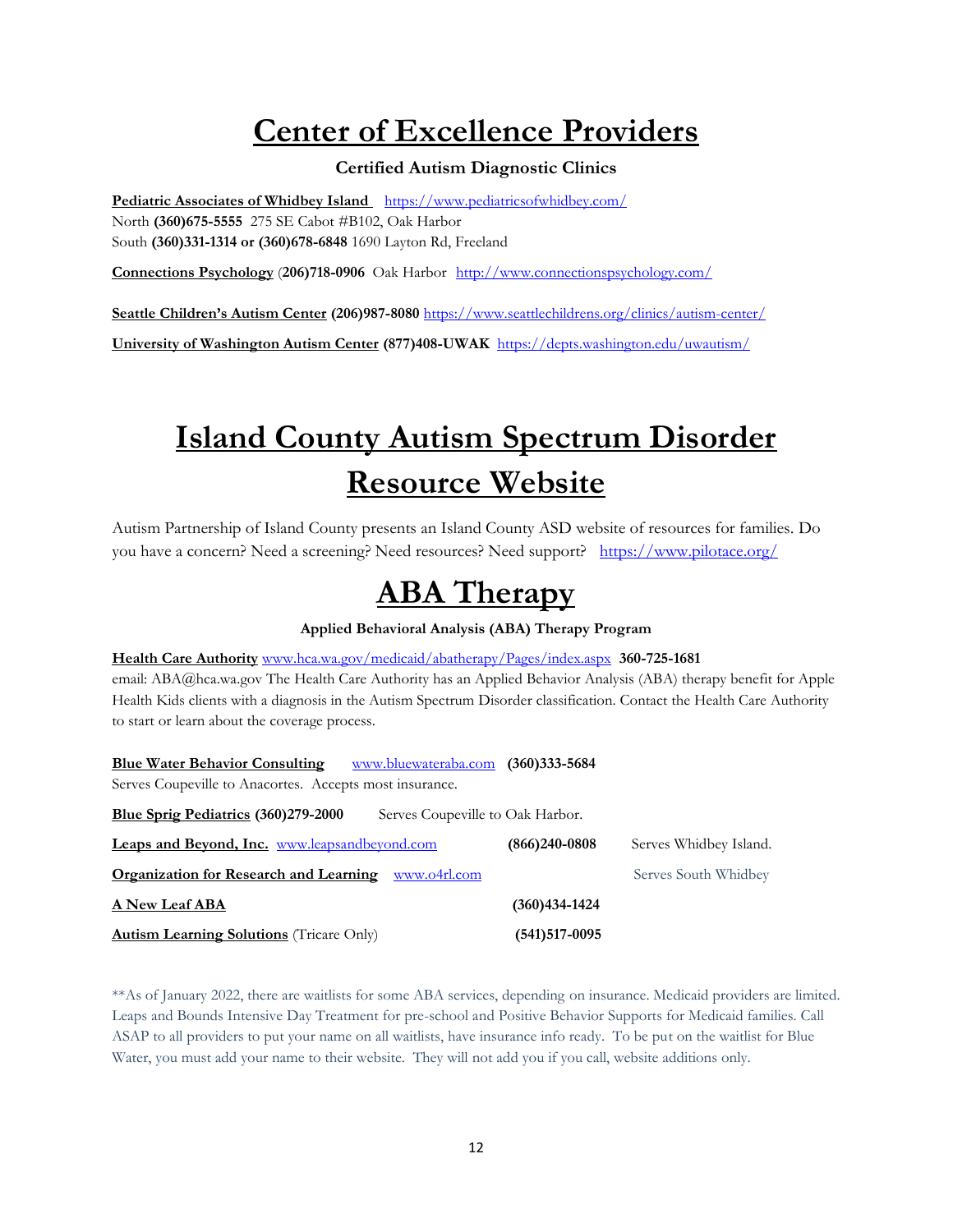# **Therapies (OT, PT,SLP)**

## **Occupational Therapy (OT), Physical Therapy (PT), Speech Therapy (SLP)**

Whidbey Health offers OT, PT & SLP **(360)678-7619 (360)321-7656xt2250 (360)679-1415** Island Hospital offers OT, PT & SLP **(360)299-1328** Anacortes Family Care Physical Therapy PT Whidbey Island. Oak Harbor **(360)279-1445** Freeland **(360)331-7250** Clinton **(360)341-1299** IRG Physical Therapy PT **(360)914-5504** Oak Harbor Harada Physical Therapy & Rehab Services PT **(360)679-8600 (360)682-2770**  Rue & Primavera OT & PT **(360)279-8323** Oak Harbor Coupeville Physical Therapy OT **(360)678-1200** Coupeville Island Speech (**206)409-6639** South Whidbey South Whidbey Speech and Language **(206)409-6639** Speech Bubbles SLP Oak Harbor- Log Cabin Building **(360)279-8220** South Whidbey Physical Therapy **(360)341-1299** southwhidbeypt.com Puget Sound Speech and Therapy **(360)303-2486** Anacortes Life Without Limits OTR/L Oak Harbor-Log Cabin Building **(360)675-6000** Sharon Andor WA Elks Therapy Program for Children OT/PT**(800)825-3557** All Island Stanwood Camano Physical Therapy PT **(360) 629-8043** Stanwood North Sound Physical Therapy Stanwood **(360)629-9768** Saratoga Transitional Rehabilitation www.saragtogarehab.org **(360)629-2126** Awareness Healing SLP **(360)631-3459** Camano Island

Hope Therapeutic Riding Program **(360) 221-7656** hope@whidbey.com Langley

www.hope-whidbey.org/our\_work.htm HOPE has been to empower children and adults facing special challenges – whether physical, cognitive or emotional - to discover their abilities, independent skills and explore their potential through use of our nationally accredited safe and effective equine-assisted activities and therapy (EAAT).

\*\* There may be a waitlist for some services. Get on as many waitlists your insurance allows.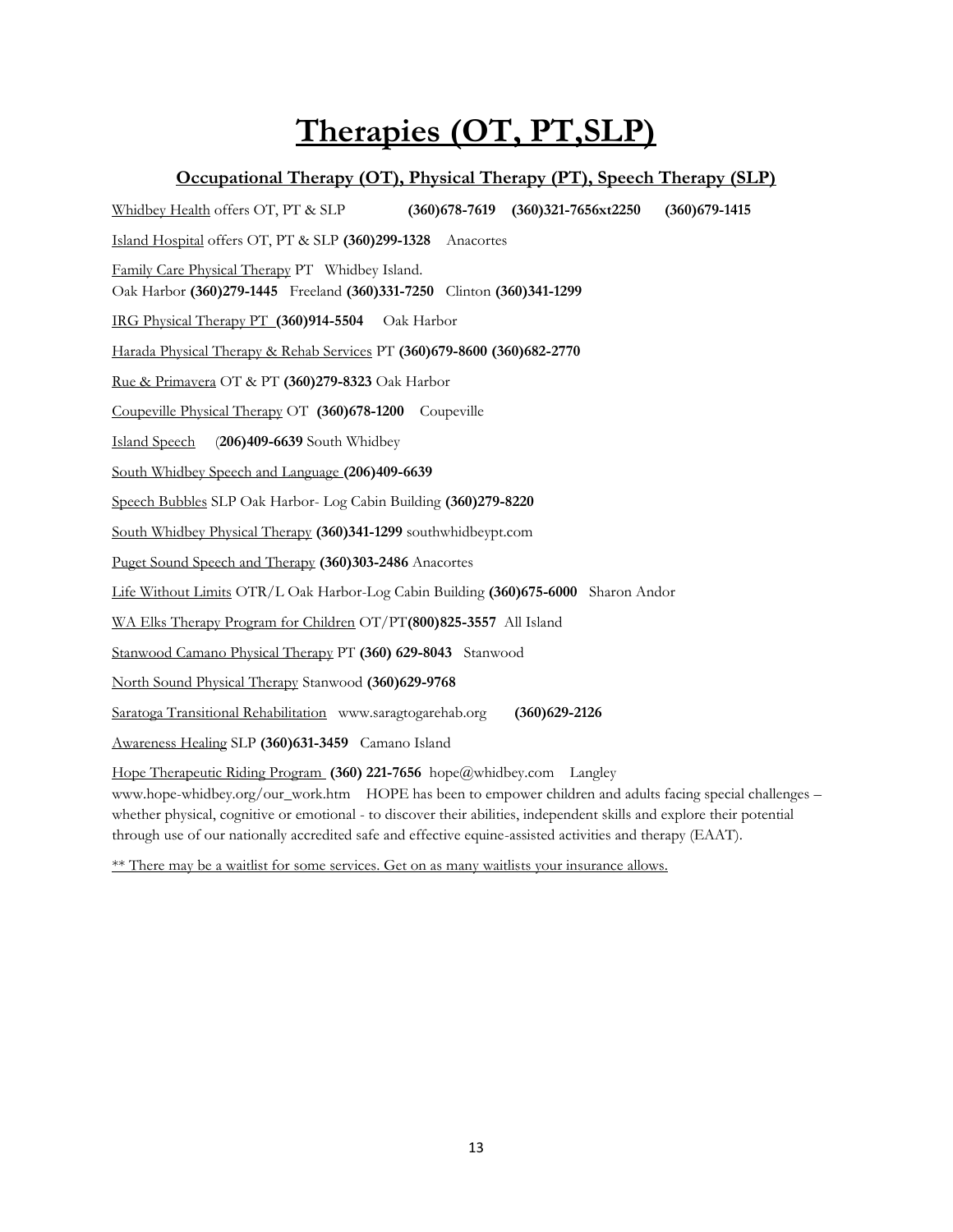# **Vision - Hearing**

#### **Washington Sensory Disabilities Services (WSDS) (800)572-7000** <http://www.wsdsonline.org/deaf-blind/>

1. Technical Assistance and Consultation and trainings - Assess how the child is currently functioning and if there are classroom or home modifications that could help. Develop IFSP outcomes or IEP goals and activities that are meaningful to the student. Locate staff resources or materials. Start planning for life after high school. 2. Training - Trainings throughout the year on topics relating to children and youths with deaf-blindness.

#### **National Federation of the Blind** <https://nfb.org/>

Advocacy, education, research, technology, and programs encouraging independence and self-confidence. Information about vision loss. Resources for Living, Working, Learning and Recreation

#### **Department of Services for the Blind (800)552-7103** <https://dsb.wa.gov/>

**Northwest Braille Services** <http://www.healthsupportcenter.org/nwbs/>Ferndale, WA 98248 **(360) 384-6494**  Northwest Braille Services is a nonprofit organization, whose purpose is to provide Braille materials, education, and information to individuals, groups, and/or agencies. • Braille Transcription • Braille Book Loan • Braille Information Workshops (local) • Braille Transcriber Training • Resource Referral Service

**Washington State Hands & Voices** <http://www.wahandsandvoices.org/> A parent-driven nonprofit organization providing families whose children are deaf, deaf/blind or hard of hearing with resources, networks, and information needed to improve communication and educational outcomes for their children. **Guide by Your Side** Guide By Your Side Program Provides: A Parent Guide to listen and share resources. Unbiased Support. Compassion and knowledge from parents who have a child with hearing loss. **(425)268-7087**

#### **Early Hearing-loss Detection, Diagnosis and Intervention (EHDDI)**

[www.doh.wa.gov/YouandYourFamily/InfantsChildrenandTeens/HealthandSafety/EarlyHearingLoss](http://www.doh.wa.gov/YouandYourFamily/InfantsChildrenandTeens/HealthandSafety/EarlyHearingLoss) 

The Early Hearing-loss Detection, Diagnosis and Intervention (EHDDI) Program follows the 1-3-6 goals, to ensure that infants in Washington are: 1 – Screened for hearing loss before hospital discharge or by one month of age 3 – Have a diagnostic hearing evaluation by an audiologist by three months of age (if the infant did not pass two screens) 6 – Enrolled in early intervention by six months of age (if a hearing loss was found)

#### **National Center for Hearing Assessment and Management**

<http://www.infanthearing.org/familysupport/index.html>

Family support is an essential component of an effective EHDI system. EHDI coordinators and other stakeholders, such as the medical home and audiologists.

**Washington School for the Deaf (360)696-6525** <https://www.wsd.wa.gov/>

| <b>Hearing Loss Association of Washington</b> | https://hearingloss-wa.org/email: info@hearingloss-wa.org |  |  |
|-----------------------------------------------|-----------------------------------------------------------|--|--|
|                                               |                                                           |  |  |

**Speech to Speech (877)833-6341** <http://www.speechtospeech.org/>

This service, called Speech-to-Speech (STS), provides communication assistants (CA's) for people with difficulty being understood by the public on the telephone. It is available for business, medical, and personal communication.

**Hearing Care Professionals** Freeland (360)331-1415 Oak Harbor (360)279-1229 Stanwood (360)629-6554 Coupeville (360)678-1423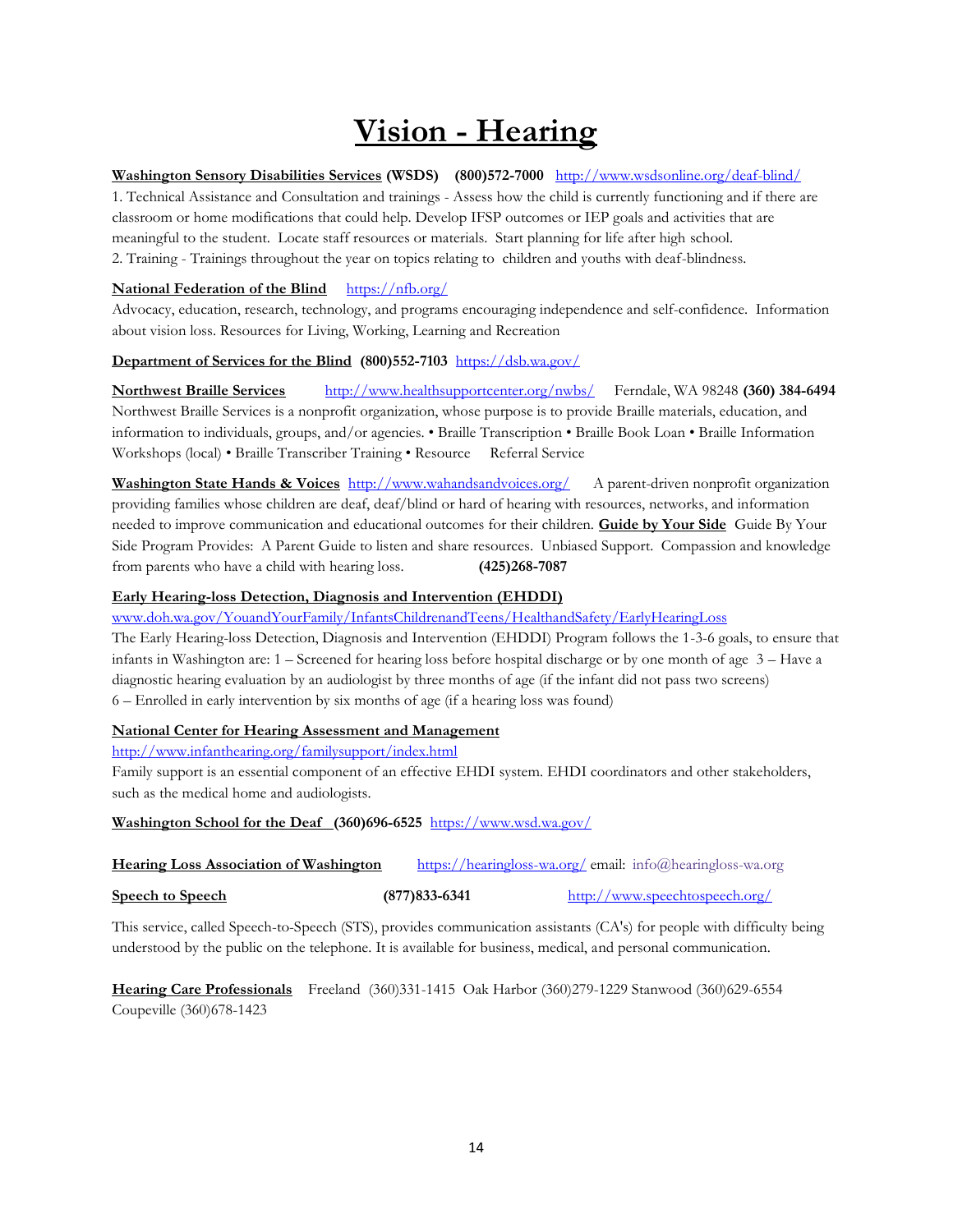# **Oral Health**

### **Access to Baby and Child Dentistry** (ABCD Program) **(360)678-8281** [www.abcd-dental.org/](http://www.abcd-dental.org/)

A dental program for children birth to age 5 with Apple Health for Kids (DSHS) that helps kids get early dental care. Island County contact: Public Health

### **Sea Mar Community Health Centers (360)679-9216**

[http://www.seamar.org/county.php?xestado=56&xcondado=11&xcondado\\_n=Island](http://www.seamar.org/county.php?xestado=56&xcondado=11&xcondado_n=Island) 

Community-based organization committed to providing quality, comprehensive health and human services in Washington State. Dental

### **Oral Health for People with Special Needs 206)616-6996**

<http://www.doh.wa.gov/YouandYourFamily/OralHealth/PeoplewithSpecialNeeds>

• Educational Materials: Oral Health Promotions Cards and Brochures for Children and Youth with Special Needs oral health resources. Brochures are designed to be used with patients to discuss good oral health habits. • Oral Health Fact Sheets for People with Special Needs. Fact sheets are for mild to moderate manifestations of a number of special needs conditions.

### **DECOD (Dental Care of Individuals with Disabilities) (206)616-6105**

Program at University of Washington <https://dental.washington.edu/dept-oral-med/academics/decod-program/>

DECOD (Dental Education in Care of Persons with Disabilities) at the University of Washington School of Dentistry was established in 1974 to train dental professionals in providing dental care to persons with disabilities. DECOD provides approximately 3,500 dental visits per year to persons with disabilities. It is a major resource for Washington citizens who have developmental or acquired disabilities.

Approximately 70 percent have developmental disabilities ( examples: intellectual disability, cerebral palsy, autism), the remaining 30 percent have acquired disabilities (e.g. traumatic brain injury, multiple sclerosis, stroke, ALS). The majority of patients are enrolled in Apple Health Washington state insurance.

### WA Directory of Dentists for Patients with Special Needs:  $info@wsda.org$

https://www.wsda.org/public/special-needs-directory

## **How to Find a Dentist for Your Child with Disabilities**

Ask in support groups.

Ask your pediatrician.

Ask your child's current specialists which dentists they work with or recommend.

Then call, make a consult visit, and ask!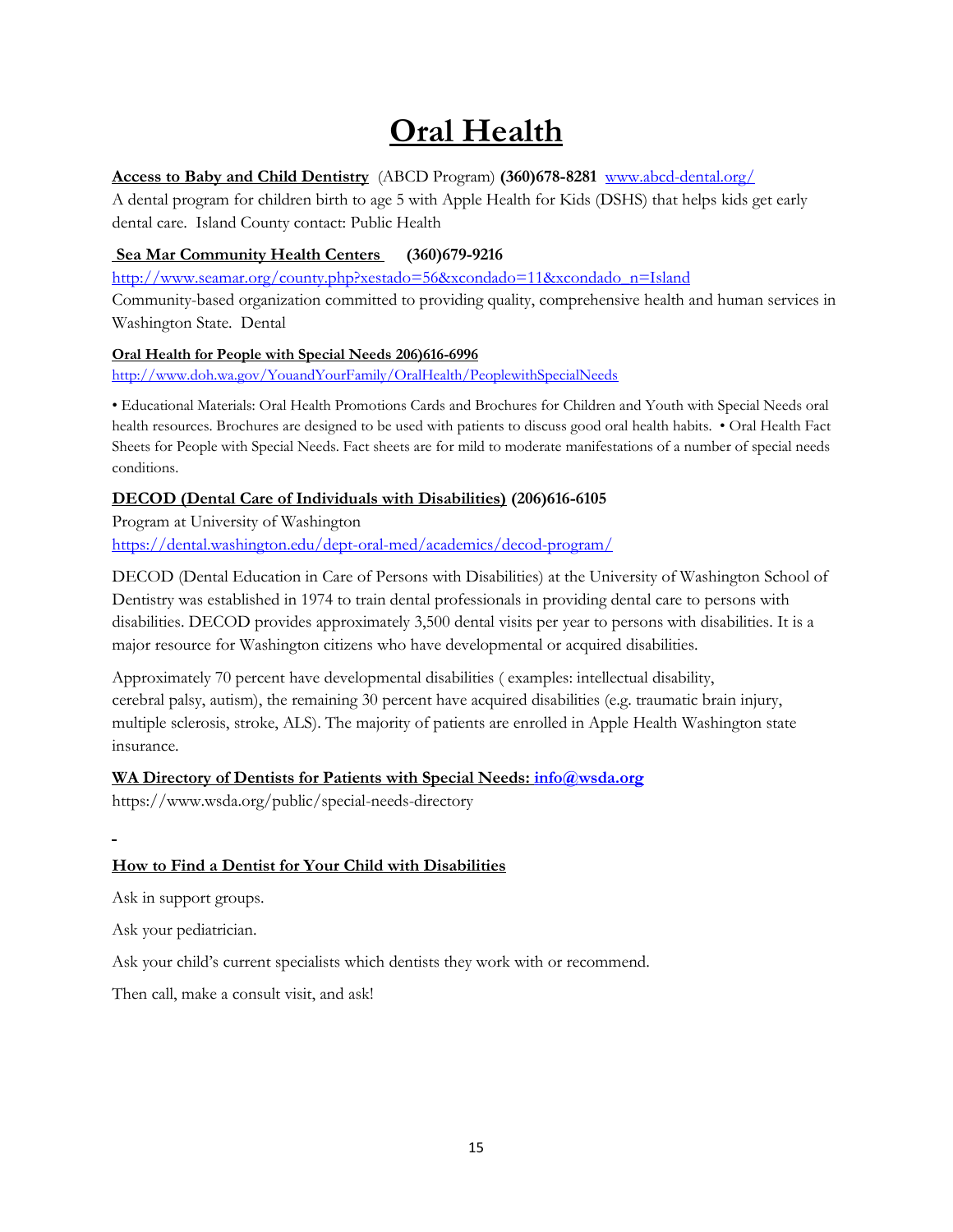# **Behavioral Health**

(Formally known as Mental Health)

| <b>Mental Health Crisis Line (available 24 hours)</b> |               | $(800)$ 584-3578  |
|-------------------------------------------------------|---------------|-------------------|
| <b>National Suicide Prevention Lifeline</b>           |               | $(800)273 - 8255$ |
| <b>Island County Outreach Behavior Health</b>         |               | $(360)$ 678-2346  |
| <b>Access Line for Medicaid Outpatient Services</b>   |               | $(888)693 - 7200$ |
| <b>Texting Crisis Line</b>                            |               | Text #741741      |
| <b>Trevor Project LGBTQ</b>                           | (866)488-7386 | Text #678-678     |

**Washington's Mental Health Referral Service for Children and Teens** Families (**833)303-5437** Monday through Friday from 8 a.m. to 5 p.m. for a referral specialist and information. [https://www.seattlechildrens.org/healthcare-professionals/access-services/partnership-access-line/washingtons-mental](https://www.seattlechildrens.org/healthcare-professionals/access-services/partnership-access-line/washingtons-mental-health-referral-service-children-teens/)[health-referral-service-children-teens/](https://www.seattlechildrens.org/healthcare-professionals/access-services/partnership-access-line/washingtons-mental-health-referral-service-children-teens/) 

**Washington Listens** <https://www.walistens.org/> **(800)681-0211** Provides no-clinical support to people who feel sad, anxious, stressed due to COVID19. WA Listens is free and anonymous. Any Washington resident can call and a support specialist will listen and help guide you to the connections within your county.

**National Alliance on Mental Health (NAMI)** <http://www.nami.org/> **NAMI Skagit www.namiskagit.org**  NAMI, the National Alliance on Mental Illness, is the nation's largest grassroots mental health organization dedicated to building better lives for the millions of Americans affected by mental illness. NAMI advocates for access to services, treatment, supports and research and is steadfast in its commitment to raising awareness and building a community of hope for all of those in need. NAMI Skagit serves Island, Skagit and Stanwood in Snohomish County. **NAMI Support Groups**: Mt. Vernon (360)770-5666 Anacortes (369)424-8224 Camano (360)941-0996 or 360-420-7422

**Mental Health Ombudsman (888)336-6164 North Sound Mental Health Administration (NSMHA) (360)416-7013**

## **Helpful Websites**

**National Institute of Mental Health** [www.nimh.nih.gov](http://www.nimh.nih.gov/)

**NAMI-Navigating a Mental Health Crisis** [https://www.nami.org/About-NAMI/Publications-](https://www.nami.org/About-NAMI/Publications-Reports/Guides/Navigating-a-Mental-Health-Crisis)[Reports/Guides/Navigating-a-Mental-Health-Crisis](https://www.nami.org/About-NAMI/Publications-Reports/Guides/Navigating-a-Mental-Health-Crisis)

**Substance Abuse Mental Health Services Administration** <https://www.samhsa.gov/>

**APA American Psychological Association** <http://www.apa.org/>

**The Balanced Mind** [http://www.dbsalliance.org/site/PageServer?pagename=bmpn\\_landing](http://www.dbsalliance.org/site/PageServer?pagename=bmpn_landing) Parent Network – a program of Depression and Bipolar Support Alliance

**Focus on the Family: Helping Families Thrive** Articles, podcasts, apps <https://www.focusonthefamily.com/>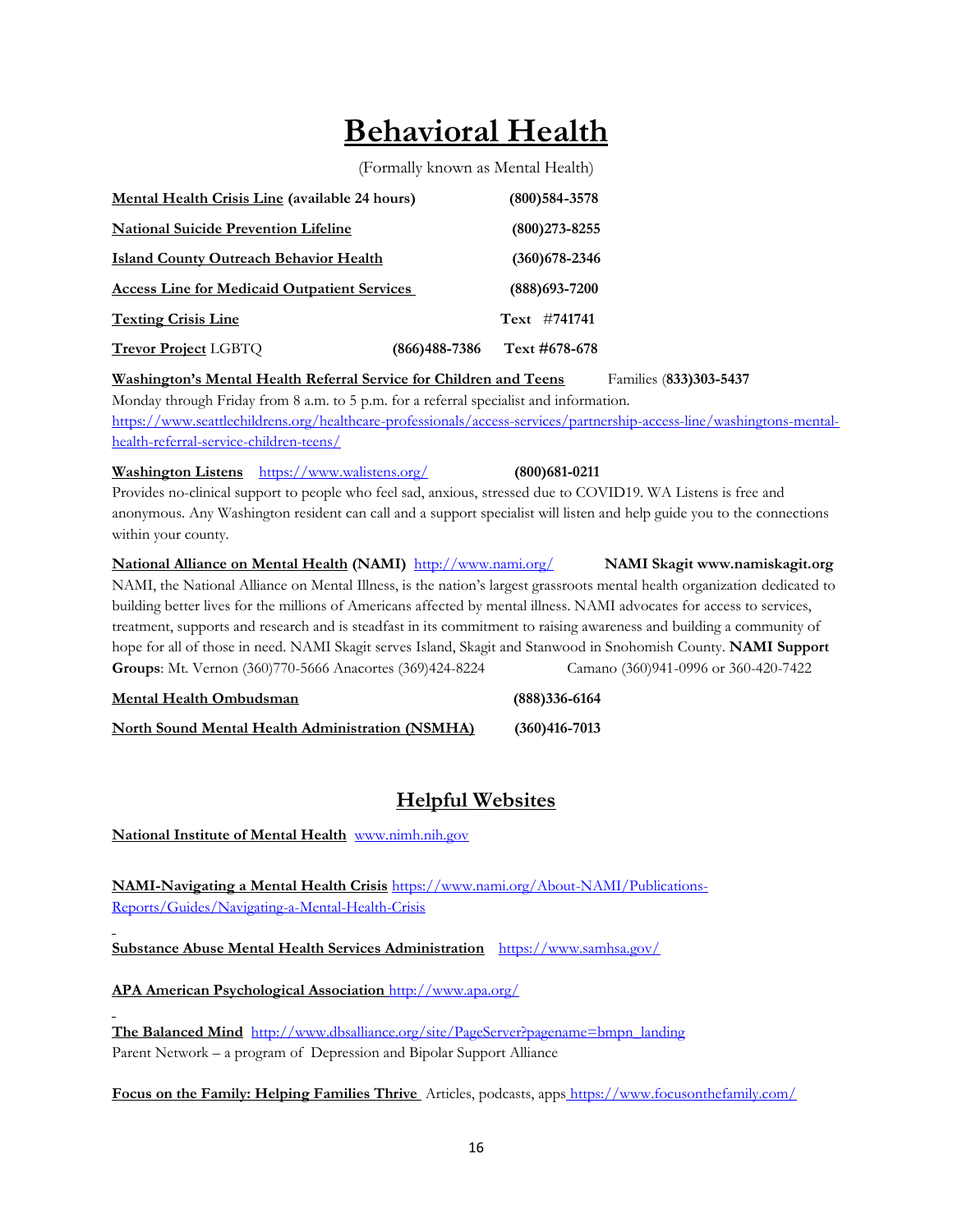## **Inpatient/Outpatient Behavior Health Services**

**Itula - Island County Stabilization Center** Oak Harbor **(360)499-7011** Voluntary sub-acute detox short-term residential facility for people experiencing substance use issues and/or mental health crisis. 275 NE 10th Ave Oak Harbor **Skagit Valley Hospital** (acute voluntary/involuntary treatment) **(360)814-2422 Providence Hospital Behavioral Healthcare** Everett, Opening Summer 2021 **Island Hospital Psychiatry and Behavioral Health** (outpatient) Anacortes **(360)299-4297 Smokey Point Behavior Hospital** (inpatient/outpatient) **(800)655-9823** <https://smokeypointbehavioralhospital.com/> **Island County Outreach Behavioral Health (360)678-2346 Seattle Children's Psychiatry and Behavioral Medicine (206)987-2164** [www.seattlechildrens.org/clinics/psychiatry-and-behavioral-medicine/](http://www.seattlechildrens.org/clinics/psychiatry-and-behavioral-medicine/)  **Washington's Mental Health Referral Service for Childen and Teens 833-303-5437** Maintained by Seattle Children's Hospital **For a comprehensive list of individual therapist/counselors in Island County**  <https://www.psychologytoday.com/us/therapists/wa/island-county>

**Compass Health OH (360)682-4100 Coupeville (360)678-5555** [www.compasshealth.org](http://www.compasshealth.org/)Medicaid only Pre-Admission Screening and Resident Review (PASRR), Children's Intensive Outpatient Treatment (WISe/Wraparound), Group Therapy – Adults, Psychiatric Services, Involuntary Treatment Act Services, Older Adult Services, Child and Family Outpatient Services, Adult Outpatient Services

| Sea Mar Community Health Centers Medicaid only           | $(360)$ 679-7676  |
|----------------------------------------------------------|-------------------|
| http://www.seamar.org/island-bh-oakharbor.html           |                   |
| <b>Sunrise Community Behavioral Health</b> Medicaid only | $(360)$ 544-3800  |
| <b>Counseling Connections</b> Julie Davies, PhD OH       | $(206)718-0906$   |
| <b>Whidbey Island Therapy Center Freeland</b>            | $(360)969 - 9722$ |
| <b>Island County Early Childhood Parent Support</b>      | $(360)240 - 5517$ |
| <b>Didwgalic Wellness Center Anacortes</b>               | $(360)588 - 2800$ |

# **Substance Use**

| <b>Island County Opioid Outreach Services</b>       | $(360)$ 499-5552  |
|-----------------------------------------------------|-------------------|
| <b>Washington Recovery Help Line</b>                | $(800)789 - 1511$ |
| 24 Hour Crisis Line                                 | $(800)$ 584-3578  |
| <b>Substance Abuse Mental Health Services Admin</b> | www.samhsa.gov/   |
| Addiction Guide https://www.addictionguide.com/     | (877) 722-2906    |

**Needle exchange locations in Island County: Camano Island (360)387-0184 Whidbey Island (360)221-6626 Check out the Island County Behavorial Health Resource Guide**  <https://www.islandcountywa.gov/Humanservices/Behavioral-Health/Documents>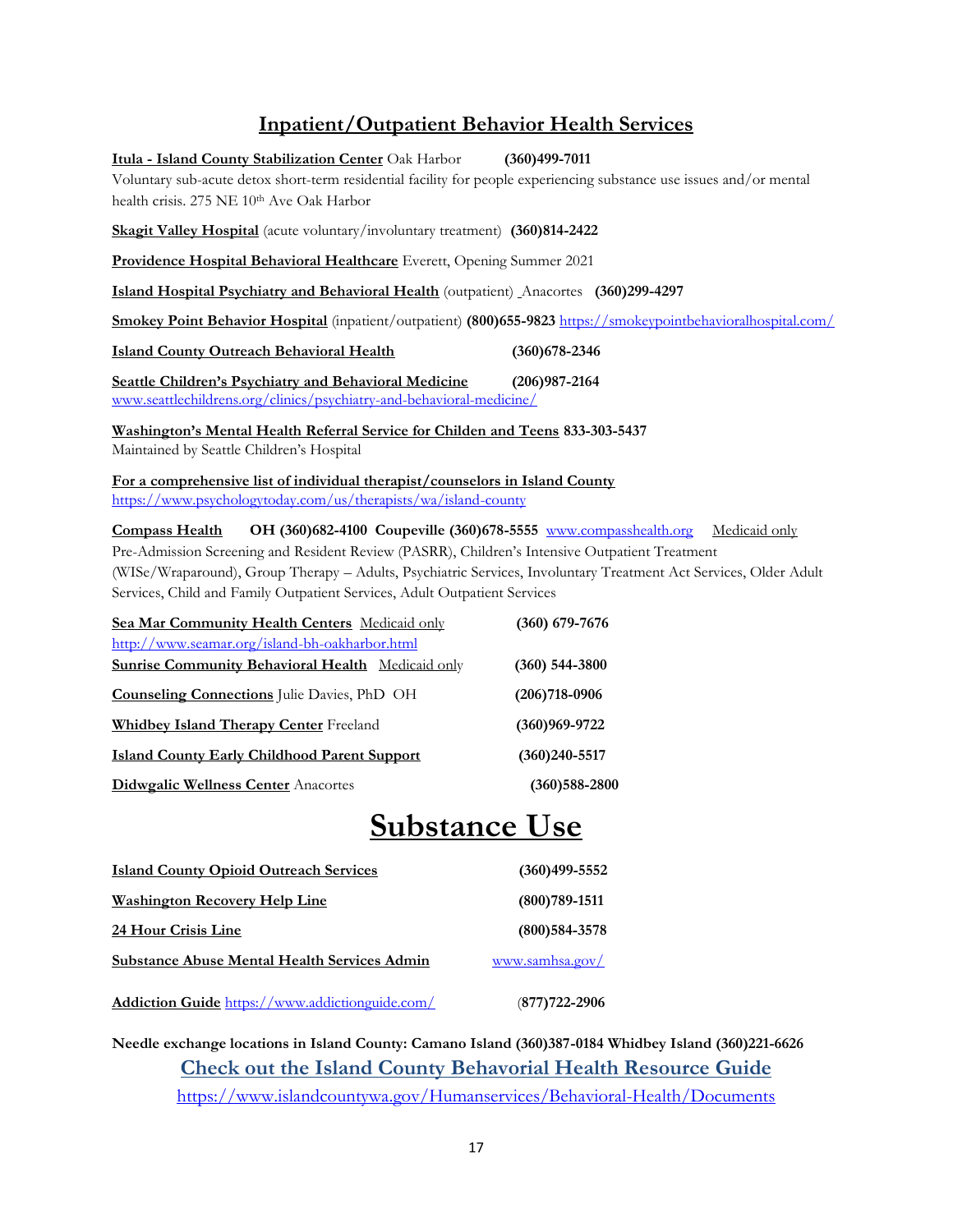# **Early Intervention**

Early intervention is a system of services that helps babies and toddlers with developmental delays or disabilities. Early Intervention provides a free screening to all families that suspect a delay or disability. **No referral needed.**

#### **Department of Children, Youth and Families**

Information and resources for children's first and most important teachers— parents—as well as others who care for and teach young children. Early Support for Infants and Toddlers (ESIT) - **Ages birth -3 years** Provides services to children birth to 3 who have disabilities and/or developmental delays. Eligible infants and toddlers and their families are entitled to individualized, quality early intervention services in accordance with the federal Disabilities Education Act (IDEA), Part C.

## **Early intervention: NO REFERRAL NEEDED!**

**Whidbey Island: Toddler Learning Center (360) 679-1039 <https://www.tlcwhidbey.org/>**

**Camano Island: Sherwood Community Services (425)334-4071 <https://www.sherwoodcs.org/>**

#### **IFSP: Individualized Family Service Plan**

The IFSP is a written treatment plan for Early Intervention (EI). It details your child's current levels of functioning, specific needs and goals for treatment (referred to as outcomes). The first step in writing the IFSP will be for the members of your child's team to conduct various types of assessments to identify your child's individual strengths and needs. The IFSP will include information about your child's current level of development in the following areas:

**Physical development Cognitive development** Adaptive development Fine and gross motor skills **Vision, Hearing, etc** 

**Communication development Social & emotional development** 

The IFSP is developed with input from the child's entire family, and it includes features that are designed to support the entire family.

| <b>IFSP</b>                                 | <b>IEP</b>                      |
|---------------------------------------------|---------------------------------|
| Birth through age 3                         | Age 3-21                        |
| Is inclusive of the family's needs          | Focuses on the child's needs    |
| Services provided in natural environments   | Services provided at school     |
| Families are assigned a service coordinator | No service coordinator          |
| Generally reviewed every 6 months           | Generally reviewed 1x per year  |
| <b>IFSP Team makes decisions</b>            | <b>IEP Team makes decisions</b> |
| Governed under Part C of IDEA               | Governed under Part B of IDEA   |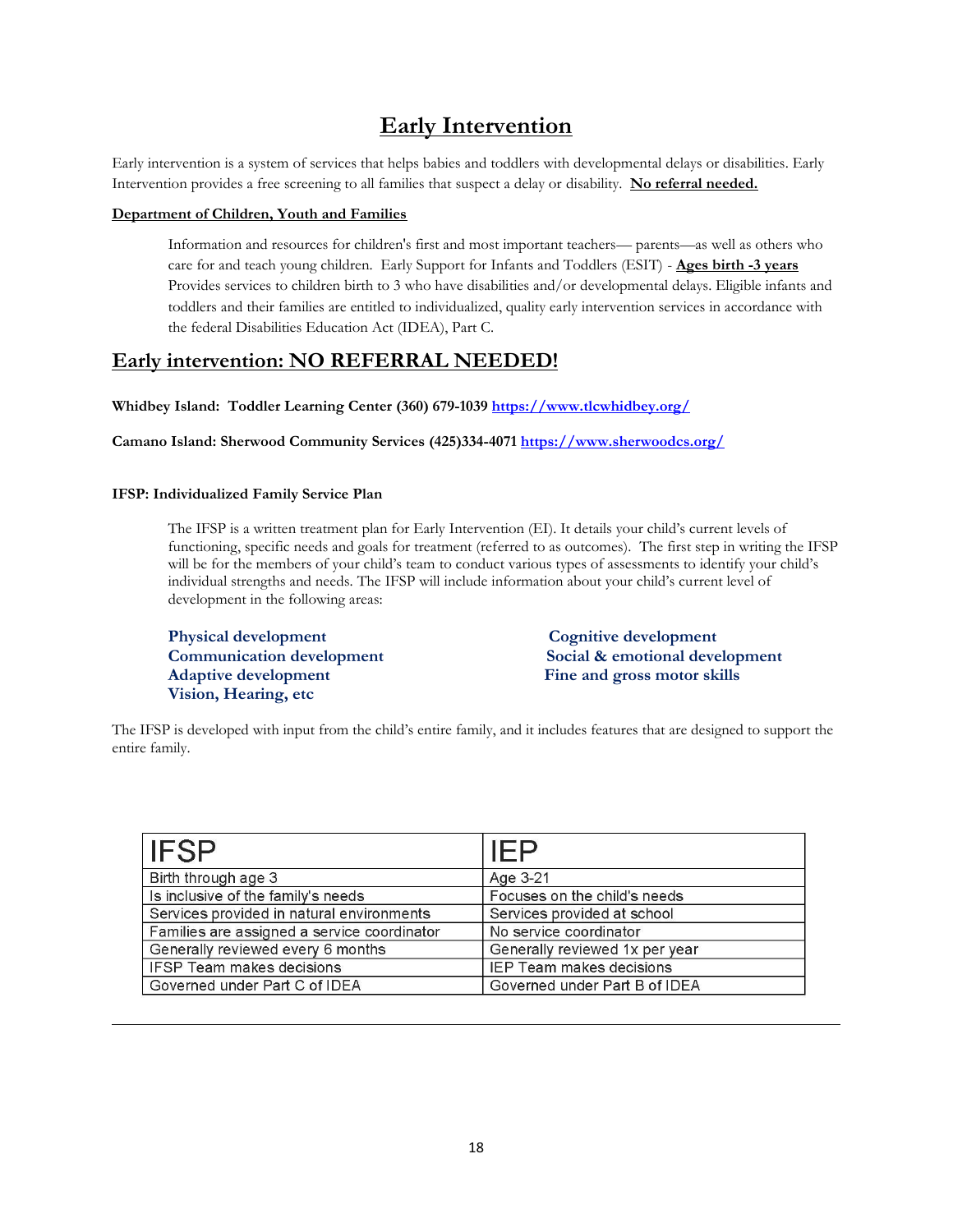# **Child Find & School District's Special Education Programs**

Each Island County School District provides evaluation and services for children beginning at age three. If a delay is suspected in any of the five areas (cognition, communication, fine motor, gross motor and/or social emotional) the school district will provide an interdisciplinary evaluation. Eligible children will be provided a program with an Individualized Education Plan (IEP). **Ages 3 to 21 years old**

**Special Education Department**  Oak Harbor School District **(360)279-5073** Coupeville School District **(360)678-2420** South Whidbey School District **(360)221-6808 xt 2206** Stanwood/Camano Island School District **(360)629-1236**  South Whidbey School District Resource: Readiness to Learn Foundation **(360)221-6198 xt 4602** Langley

**Island/Skagit Head Start (360)416-7590** <http://www.sihs.skagit.edu/> Preschool progams and early childhood programs from birth to age 5

## **Special Education Law (IDEA)**

US Department of Education: Building the Legacy: IDEA 2004. Ages 0-21 years<http://idea.ed.gov/> The Individuals with Disabilities Education Act (IDEA) is a law ensuring services to children with disabilities throughout the nation. IDEA governs how states and public agencies provide early intervention, special education and related services to more than 6.5 million eligible infants, toddlers, children and youth with disabilities. Infants & toddlers with disabilities (birth-2) and their families receive early intervention services under IDEA Part C. Children and youth (ages 3-21) receive special education and related services under IDEA Part B.

**IEP: Individualized Education Program: Special Education Ages 3 to 21 years old**  An IEP lays out the special education instruction, supports, and services a student needs to thrive in school. IEPs are part of PreK–12 public education. An IEP is a legal document and students are entitled to receive all of the services outlined in the IEP. An IEP should be tailored to a child and his or her educational needs, and it can include creative strategies for delivering services. Approximately 143,000 eligible students in Washington State receive special education and related services. The Office of Superintendent of Public Instruction (OSPI) fulfills the requirements of the federal Individuals with Disabilities Education Act (IDEA), which ensures all children with disabilities have access to a free appropriate public education. Check our section on Child Find to find your local school district contact information. <https://www.k12.wa.us/student-success/special-education>

## **Secondary Education**

**Skagit Valley College (360)416-7623** Campuses in Island and Skagit Counties. INVEST Program is a Fast Track Employability Certificate: The INVEST program is designed to address the unique academic and employment needs of post-secondary students with intellectual disabilities. INVEST students may earn a 1 or 2 year local employability certificate. INVEST courses focus on academic enrichment, inclusive socialization and recreation, assistive technology, self-advocacy, independent living skill development, career exploration and integrated work experiences. Contact the Director of Disability Services for more information. "Individualized Next Step Vocational Education and Social Skills Training" (INVEST)

\*See Island County Parent to Parent's Transition Booklet for more resources and information <https://www.islandcountywa.gov/Humanservices/Pages/Parent-to-Parent.aspx>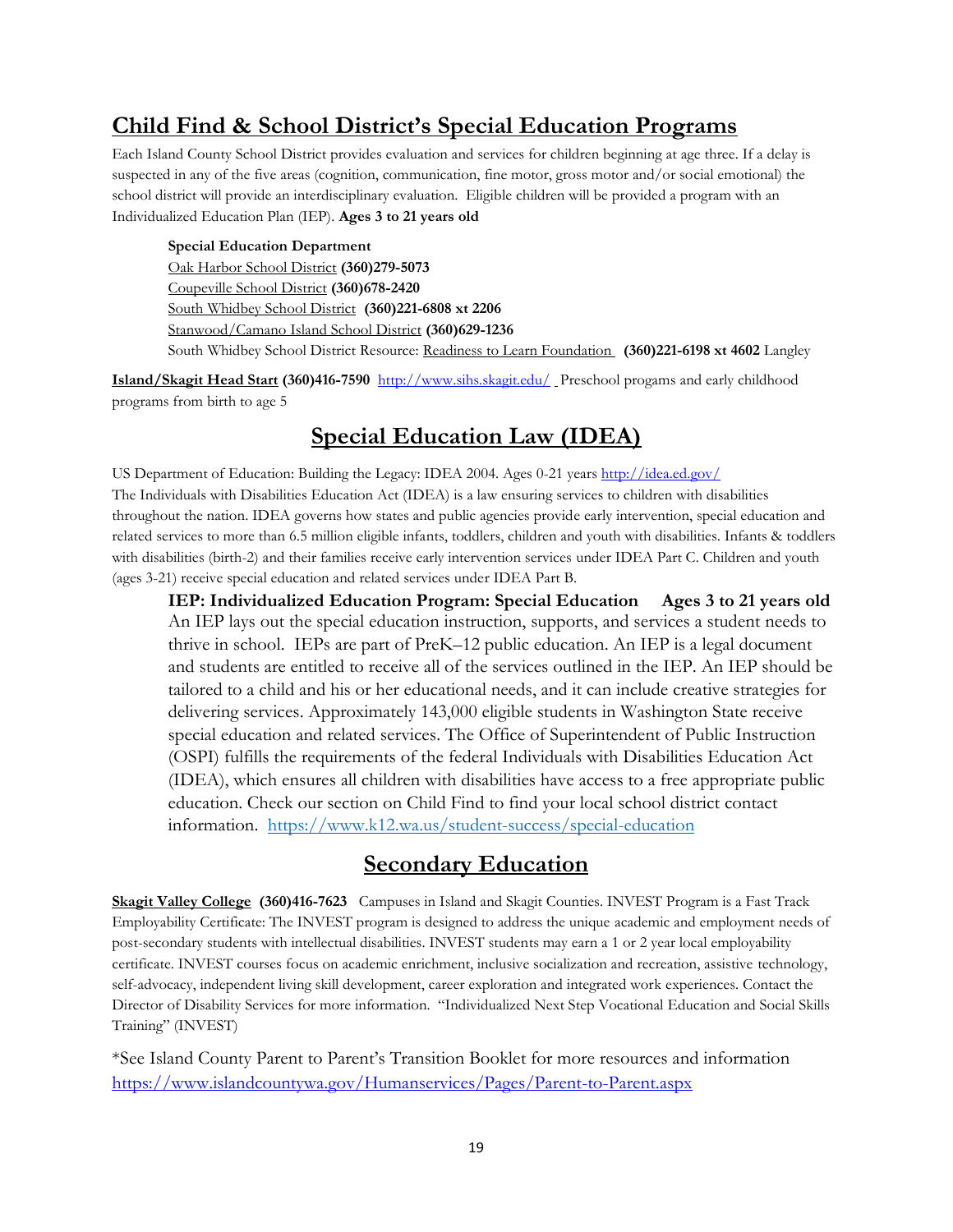# **Special Education Support & Advocacy**

#### **US Department of Education: Office of Special Education Programs (800)872-5327**

The Office of Special Education Programs (OSEP) is dedicated to improving results for infants, toddlers, children and youth with disabilities ages birth through 21 by providing leadership and financial support to assist states and local districts.

The Individuals with Disabilities Education Act of 2004 (IDEA) authorizes formula grants to states and discretionary grants to institutions of higher education and other non-profit organizations to support research, demonstrations, technical assistance and dissemination, technology and personnel development and parent-training and information centers.

#### **Office of Superintendent of Public Instruction– Special Education (360)725-6075**  <https://www.k12.wa.us/student-success/special-education>

Special Education serves approximately 143,000 eligible students in Washington State. We are here to fulfill the requirements of the federal Individuals with Disabilities Education Act (IDEA), which ensures that all children with disabilities have access to a free and appropriate public education.

# **Washington State Governor's Office of the Education Ombudsman** <http://oeo.wa.gov/>**(866) 297-2597**

[OEOinfo@gov.wa.gov](mailto:OEOinfo@gov.wa.gov) The role of the Office of the Education Ombudsman is to:

• Listen to concerns and perspectives • Advocate for consumer access to fair processes • Ensure focus is on positive student outcomes • Resolve complaints through alternative dispute resolution techniques • Collect data, identify trends, and report recommendations to policy makers and elected officials to improve educational access and outcomes for students Special Education Ombudsman **(360)725-6075** <http://www.k12.wa.us/SpecialEd/Families/Assistance.aspx>

**Washington PAVE** – Partnership for Action. Voices for Empowerment <http://wapave.org/>**(800)5-PARENT**  PAVE is a parent directed organization that works with families, individuals with disabilities, professionals and community members in all walks of life and with all types of disabilities. Since 1979, PAVE has provided information, training and support for over 1,000,000 individuals with disabilities, parents and professionals email pave@wapave.org

#### **Washington Autism Alliance and Advocacy**

http://www.washingtonautismadvocacy.org/updates/ (**425)894-7231**

WAAA provides access to a supportive network of families of children on the spectrum who help find providers and school services, as well as personal support. A free online Resource Directory includes statewide Autism services of all types with personal recommendations from member families. .

**Wright's Law** [http://www.wrightslaw.com](http://www.wrightslaw.com/) webmaster@wrightslaw.com

Information about special education law, education law and advocacy for children with disabilities.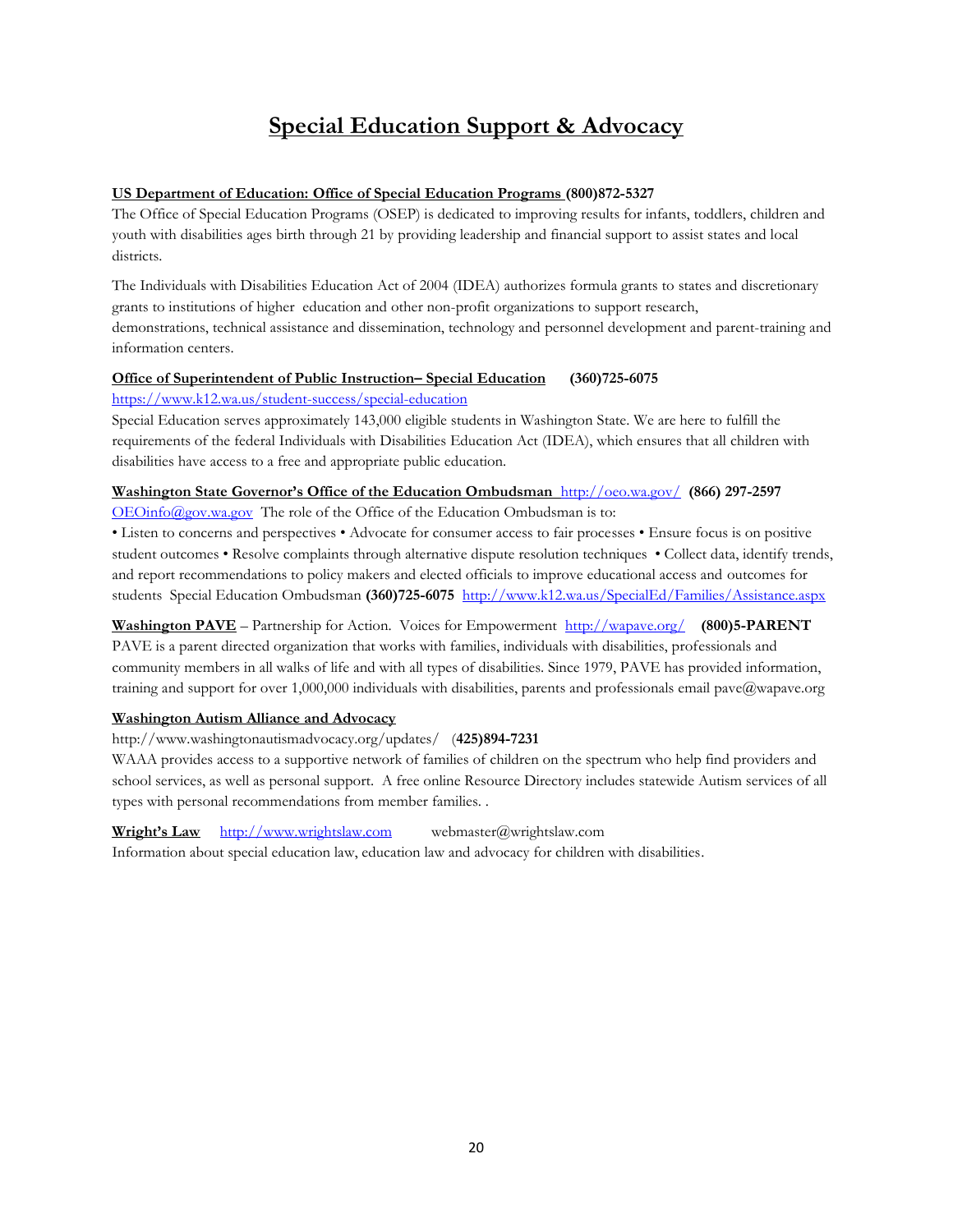## **Advocacy**

#### **Washington PAVE** Voices for Empowerment <http://wapave.org/>**(800)5-PARENT**

PAVE is a parent directed organization that works with families, individuals with disabilities, professionals and community members in all walks of life and with all types of disabilities. Email: pave@wapave.org

#### **Washington Autism Alliance and Advocacy** <http://www.washingtonautismadvocacy.org/updates/>(**425)894-7231**

WAAA provides access to a supportive network of families of children on the spectrum who help find providers and school services, as well as personal support. A free online Resource Directory includes statewide Autism services of all types with personal recommendations from member families. .

#### **Office of Developmental Disabilities Ombudsman** [www.DDOombuds.org](%20www.DDOombuds.org) **(833)727-8900**

Promotes the wellbeing of people receiving DDA services through resident-directed, person-centered support and complaint resolution.

#### **Family Voices of Washington** <http://www.familyvoicesofwashington.com/>

Serves families who have children with special healthcare needs up to age 18. It provides individual info on advocating for your child in the healthcare system and refers to resources in WA state.

**Regional Parent Coalitions** (No Coalition in Island County as of January 2022) Skagit County (360)519-0910 xt 225 Snohomish County (425)258-2459 xt 107

## **Legal Assistance**

#### **Northwest Justice Project (888)201-1017** <www.nwjustice.org>

Provides free civil legal assistance and representation to low-income people in situations affecting basic human needs. Free self-help materials on website.

#### **CLEAR Hotline** (Part of the NW Justice Project) **(888)201-1014**

Washington's toll-free, centralized intake, advice and referral service for low income people seeking free legal advice with civil (not criminal) legal problems.

#### **Disability Rights of Washington (DRW)** <www.disabilityrightswa.org>**(800)562-2702**

Legal services for disability rights violations, general information about legal rights www.disabilityrightswa.org

#### **WA Law Help** [www.washingtonlawhelp.org](%20www.washingtonlawhelp.org%20)

Provides education, materials, tools and information for an array of legal , issues, linking to programs and resources. Available in multiple languages.

#### **Benefits Law Center** <https://benefitslawcenter.org/>

Legal advocacy, physical and mental disability, DHAP & SSAP projects, Social Security, SSDI and SSI

#### **Northwest Immigrant Rights Project (800)445-5771** <https://nwirp.org/>

Provides direct legal services for low-income immagrants

#### **Jones and Ibrahim** [www.seattledisabilitylaw.com/](https://seattledisabilitylaw.com/) **(206)405-3240**

Serving people with disabilities and their families. Estate planning, guardianship, special needs trusts, probates, benefits advocacy and special education. \*Frequently used for presentations for Parent to Parent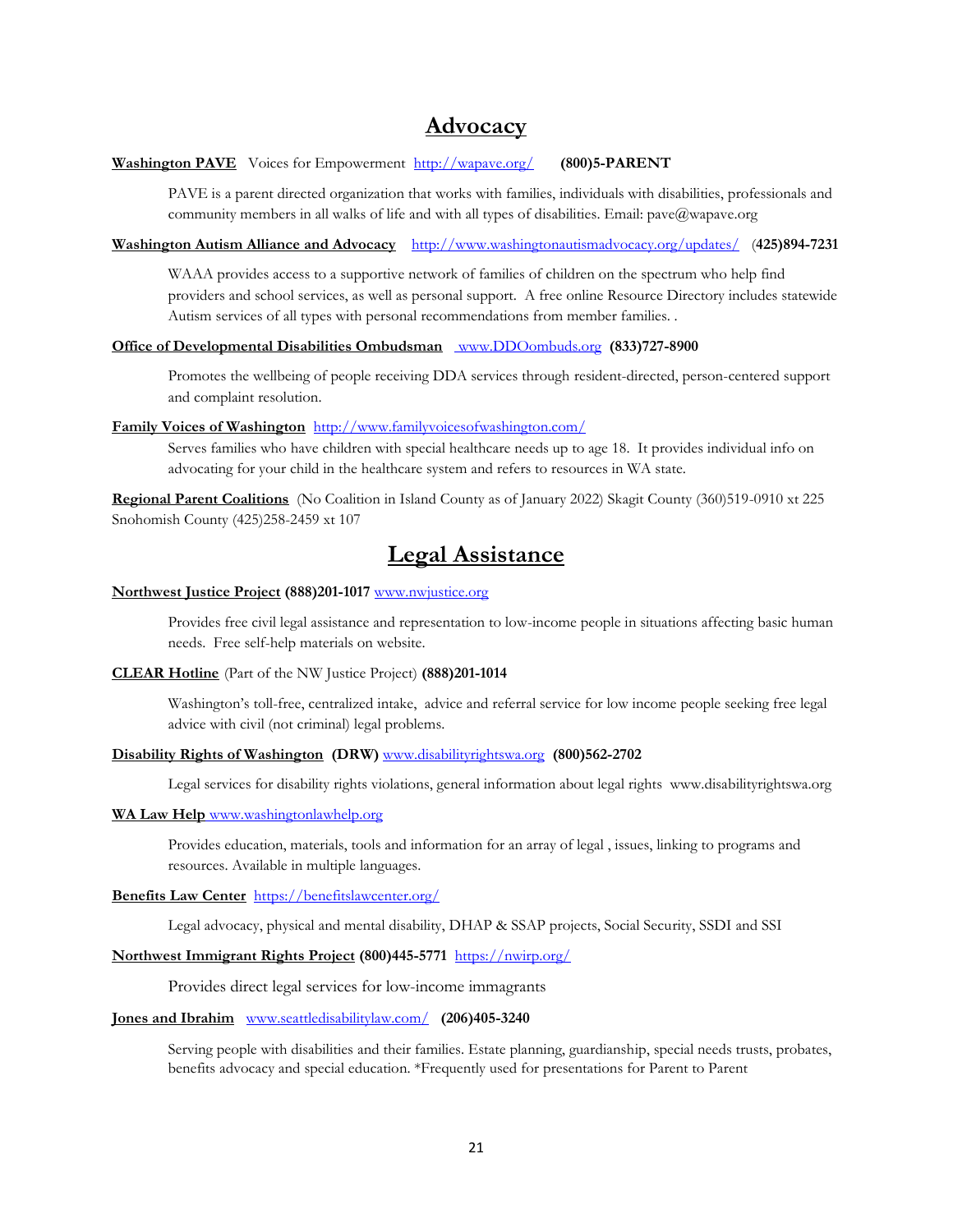# **Employment Assistance**

#### **Division of Vocational Rehabilitation (DVR) 360-240-4732 OH (800)637-5627**

Helps individuals with disabilities participate fully in their communities and become employed. Provides individualized employment services and counseling to people with disabilities. Also provides technical assistance and training to employers about the employment of people with disabilities.

#### **Service Alternatives (800)292-6697**

Community & Employment Services (CES), a division of Service Alternatives, Inc., provides a multitude of services designed to support people finding and keeping meaningful employment in their communities.

#### **Washington Vocational Services (WVS) (360)419-0910—Burlington (425)774-3338—Everett**

Provides employment services to persons with a variety of disabilities while specializing in services to person who are deaf or hard of hearing and person with disabilities who desire customized employment services.

#### **Sherwood Community Services (425)334-4071**

Sherwood never stops believing in the abilities and potential of people.

#### Pathways to Employment www.pathways.dshs.wa.gov

Helps people with a disability make informed decisions about going to work.

#### **WorkSource Whidbey (360)675-5966**

Provides employment and training services to the public through partnership of government, non-profit and community service organizations. Dedicated to meeting the needs of our local business by building a skilled workforce and contributing to our region's economic growth. Job search and career planning workshops, resume reviews, interviews help.

# **Employment Support**

#### **Island County Developmental Disability Program:**

Coordinates, funds, and manages local services for adults 21 and over who have developmental disabilities. We work actively with families, schools, the business community, as well as local, state, and federal governments to facilitate full contribution for all citizens who experience developmental disabilities. Our underlying belief is that all individuals with developmental disabilities have the skills, interests, and talents to enhance their community and have a responsibility to do so. We also know that employment is a powerful way to contribute both to the larger community as well as to continue to grow and learn. To contact the coordinator for Island County Developmental Disabilities please call or e-mail Mike Etzell at (360) 678-7883 o[r MikeEt@islandcountywa.gov](mailto:MikeEt@islandcountywa.gov)

See Island County Parent to Parent's Transition Booklet for more resources and information <https://www.islandcountywa.gov/Humanservices/Pages/Parent-to-Parent.aspx>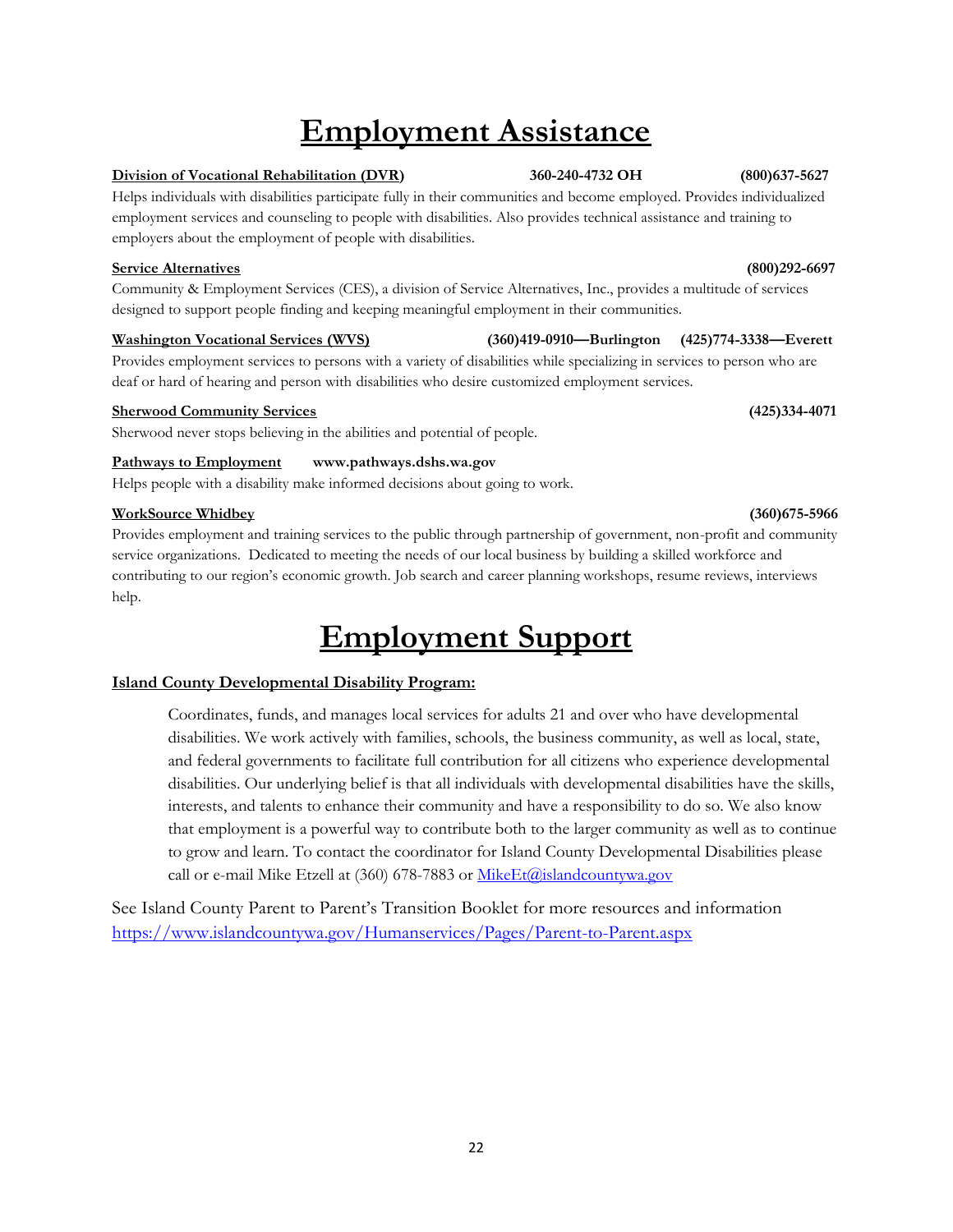# **Assistive Technology**

#### **Washington Relay (877)501-2233** <https://www.dshs.wa.gov/altsa/odhh/telecommunication-relay-services>

Free service that provides full telephone accessibility to people who are deaf, hearing, hard of hearing, deafblind, late –deafened, or have a speech disability. Allows text-telephone (TTY) or captioned telephone users through specially trained relay operators. Calls can be made anywhere in the world, 24 hours a day with no restrictions on the number of calls, length or type of calls. Long distance rates apply.

#### **Center on Technology and Disability** <https://www.ctdinstitute.org/>

Assistive and instructional technology (AT/IT) allows children across the ability spectrum to participate fully at home, in school, and in the community. The Center on Technology and Disability provides a wealth of free resources – personal and professional development (PPD) webinars, articles, guides, training materials and more. Whether you're brand new to assistive technology or an experienced user wanting to remain on the leading edge, CTD has high-quality, research-based materials and events for you!

#### **Western WA University-The Ershig Assistive Technology Resource (360)650-2783**

<https://wce.wwu.edu/e-atrc/ershig-assistive-technology-resource-center> Contains a collection of over 300 assistive technology (AT) items, equipment and products, with a focus on tech supports for students with diverse learning needs in preschool through grade 12

#### **Washington Assistive Technology Act Program (WATAP) (800)214-8731**

Technology resources for employment, education and independent living.

#### **Washington Sensory Disabilities Services (WSDS) (800)572-7000**

#### **Safe in Home (855)476-6665** [www.safeinhome.com](http://www.safeinhome.com/)

Connected technology supporting lifelong learning. How Remote Supports Works: intelligent system integrates multiple technologies and sensors for superior accuracy and real-time 24-hour response.

#### **Enabling Devices (800)832-8697**

Develops, manufactures and sells special devices to help people with disabilities reach their full potential

# **Accessibility**

#### **Island County Accessibility Community Committees (360)632-7539**

Join us as we brain storm ideas to make our communities more accessible for all. Camano Island and Whidbey Island each have a committee but work together on the projects. We brainstorm, draft a proposal and seek funding from the Governor's Accessibility Committee. We have been very successful with 3 projects proposed and approved.

#### **US Department of Justice (800)514-0301** [www.ada.gov](file://///canvcshs/Humanservices/common/P2P/www.ada.gov)

Provides information and technical assistance on the Americans with Disabilities Act (ADA)

#### **WA State Parks (888)226-7688** <www.parks.wa.gov>

Provides information about state parks and accessible outdoor recreation. An accessible Pas is good for 50% off on nightly camping, free watercraft launching and trailer dump.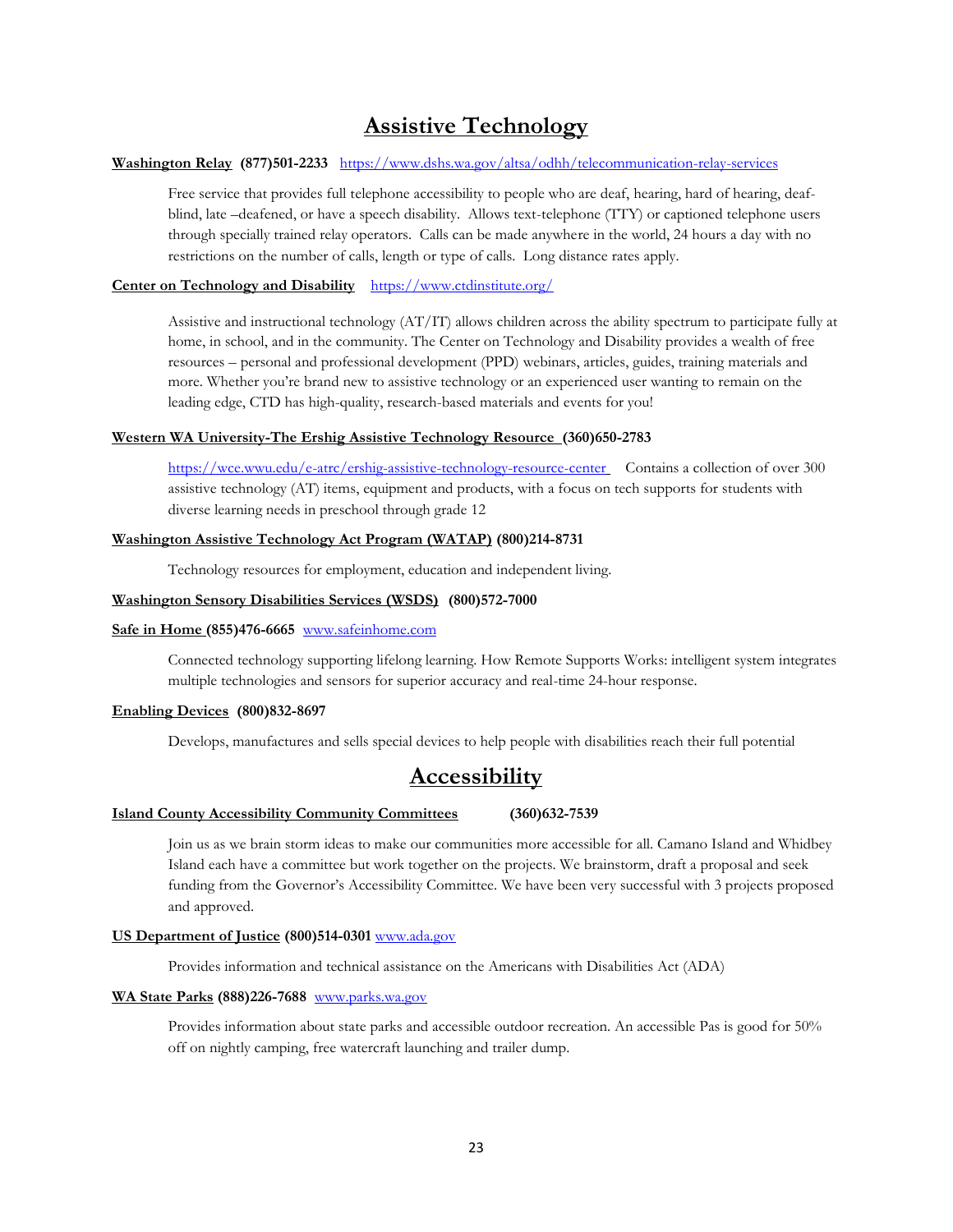# **Recreation/Sports**

#### **Special Olympics of Washington** <http://specialolympicswashington.org/>

Olympics programs for children and adults with intellectual disabilities who love sports and want the challenge of competing with their peers. The programs run year round offering competition in several sports. The goal is to provide a physical fitness with an emphasis on sportsmanship, friendships, and FUN!

South Whidbey Coordinator –Mike Etzell **(360)678-7883** [mikeet@islandcountywa.gov](mailto:mikeet@islandcountywa.gov) **(**Basketball) North Whidbey Coordinator – Chris Becker **(360)320-2549** [wispecialolympics@gmail.com](mailto:wispecialolympics@gmail.com) (Bowling, Basketball, Track, Cycling, Bocce Ball, Soccer Skills)

**Challenger Division Baseball**: Through North Whidbey Little League but waivers available for south end families. Ages 5-18 experience the joys of baseball. Learn the fundamentals at your own pace. (**360)679-1522**

#### **Art as a Way** Carol Way Art Therapist **(360)730-1135**

Art classes and Workshops. Teaching life skills through art. DDA respite funds accepted. [carol@artasaway.org](mailto:carol@artasaway.org)

#### **Senior Centers and Camano Center (360)387-0222**

Offers support, resources and a variety of classes and events throughout the year.. Camano (360)387-0222 Anacortes (360)293-7473 OH (360)279-4580 South Whidbey (360)321-1600

**Time Together Adult Day Program** is for adults and seniors who are isolated or have cognitive or physical disabilities. Participants enjoy a social, fun, engaging program that is designed for everyone to experience "successful moments" in a comfortable and safe environment. All staff and volunteers are trained in Positive Approach to Care.

#### **Sensory Splash at Oak Harbor Pool (360)675-7665**

Sensory Splash (usually offered on the weekends) is a swim time dedicated to community members with special needs and their families.

#### **Hope Therapeutic Riding Program (360) 221-7656** http://www.hope-whidbey.org/

Physical, cognitive or emotional - to discover their abilities, independent skills and explore their potential through use of our nationally accredited safe and effective equine-assisted activities and therapy.

#### **South Whidbey Parks and Recreation District (360)221-5484**

Offers a variety of sports, events and activities throughout the year

#### **Washington State Park Discover Pass**

#### <http://www.discoverpass.wa.gov/131/Exemptions>

Disability placards or license plates- The Department of Licensing issues Washington state disability permits and license plates, and holders of these are exempt from needing the Discover Pass on State Parks lands. Holders of these permits and plates will need the Discover Pass to access lands managed by WDFW and DNR. Free WA State Park Days offered throughout the year.

#### **ADA Access: Accessing Washington's Outdoors for Persons with Disabilities**

[www.wdfw.wa.gov/accessibility/](http://www.wdfw.wa.gov/accessibility/) Washington State is recognized for its wide array of outdoor recreational activities and wildlife. The Department of Fish and Wildlife (WDFW) encourages all persons with a disability to experience recreation in Washington's wonderful outdoors. Numerous opportunities are offered for hunters and anglers with disabilities through legislative mandates, statues, and policies complying with provisions of the Americans with Disabilities Act (ADA). We have Trustland Trails, which is ADA Compliant. **Trustland Trails located in South Whidbey near the intersection of Hwy 525 & Craw Rd**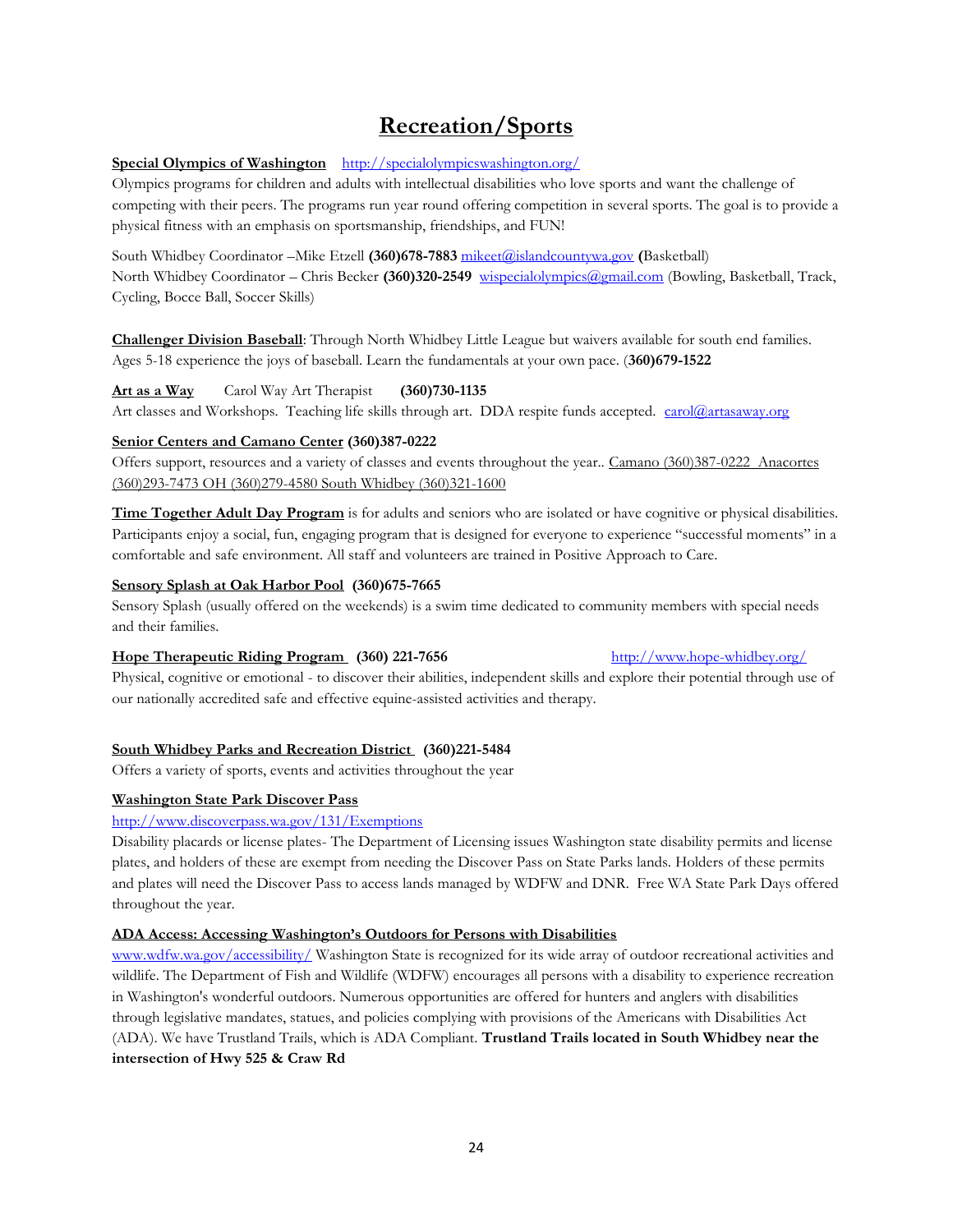#### **Fishing Licenses** [www.fishhunt.dfw.wa.gov/wdfw/disability\\_apps.html](http://www.fishhunt.dfw.wa.gov/wdfw/disability_apps.html)

The following are eligible for a combination fishing license (fresh water, salt water, and shellfish) and/or hunting license at a discounted rate. Resident who permanently uses a wheelchair as certified by the doctor, blind or visually impaired, developmental disability as determined by DSHS authority or physicians signature.

#### **National Parks and Federal Recreational Lands Pass** [www.nps.gov/findapark/passes.htm](http://www.nps.gov/findapark/passes.htm)

Access Pass for free admission to National Parks and Federal Recreational Lands for U. S. Citizens or permanent residents with permanent disabilities The pass may be obtained in person at a federal recreation site or through the mail using the application form at:

#### **Skagit Adult Day Programs (360)293-4466 Anacortes Gentry House, (360)755-1235 Burlington Bradford**

**House**. A supervised daytime program where adults with special needs can participate in a supportive group setting

#### **Outdoors for All (206)838-6030** <https://outdoorsforall.org/>

To enrich the quality of life for children and adults with disabilities through outdoor recreation

**Pacific Northwest Ballet** Designed to serve students in both inclusion and self-contained settings, PNB's special education program provides access and equity to dance to learn and discovery dance for students with disabilities. Through modified curriculum, identifying and facilitating student supports, collaboration with school and district staff, and ongoing training for PNB staff and teaching artists, all students can access the positive and empowering experience of dance. For more information, contact [education@pnb.org](mailto:education@pnb.org) or 206.441.2432

### **Sensory Friendly Opportunities** Always call ahead to verify dates and times.

**Swimming - Sensory Splash at Oak Harbor Pool**: Sensory Splash is a swim time dedicated to community members with special needs and their families. **(360)675-7665** 

**Movies**—Sensory Friendly AMC Movies at Cascade Mall, Burlington. Family movies offered on the 2nd and 4th Saturday mornings and PG13 and up movies offered on the 2nd and 4th Tuesday nights. Sounds are turned down, lighting is slightly on. Check website or call for times and movie listings.**(360)707-2727**

**Chuck E Cheese**—Sensory Sensitive Sundays. Cascade Mall, Burlington Opens early for this opportunity. 9-11am on the 1st Sunday of the month for families with autism and other disabilities. Lights are dimmed, limited appearances by Chuck E Cheese, less crowding and noise. **(360)755-1901**

**Morrison Gymnastics Academy**, Mt. Vernon. Come run, jump and play at our special needs open gym! Mobility, stability and sensory stations will be available. 1st Saturday of the month, 1-2pm \$5 entry. **(316)655-3014**

**Pacific Science Center**, Seattle—Explorations for All. Free admission with morning or evening opportunities on the 2nd Saturday of the month. Experience our exhibits without heavy crowds when we have softened general lighting and decreased the noise level and visual stimulation on interactive exhibits wherever possible. **(206)443-2001**

**Woodland Park Zoo** Seattle. <https://www.zoo.org/access> Zoo for All! **(206)548-2500** Sensory maps and planning tools available.

**Point Defiance Zoo & Aquarium** in Tacoma offer Free Days for seniors and people with disabilities on the 3rd Tuesday of the month. Don't forget to check out their sensory bags during your visit. **(253)404-3800**

**The Paramount Theater**, Seattle offers a Sensory Friendly performances on occasion. **(206)682-1414**

**Pacific Northwest Ballet** Sensory-friendly performances are designed to provide a welcoming and supportive environment for people with sensory processing challenges to enjoy the shared experience of live ballet with their friends and family. In this performance we understand that patrons may move, vocalize, and behave in ways that are sometimes not welcome in formal performance settings. Box Office at 206.441.2424 (Mon-Fri, 10am-6pm).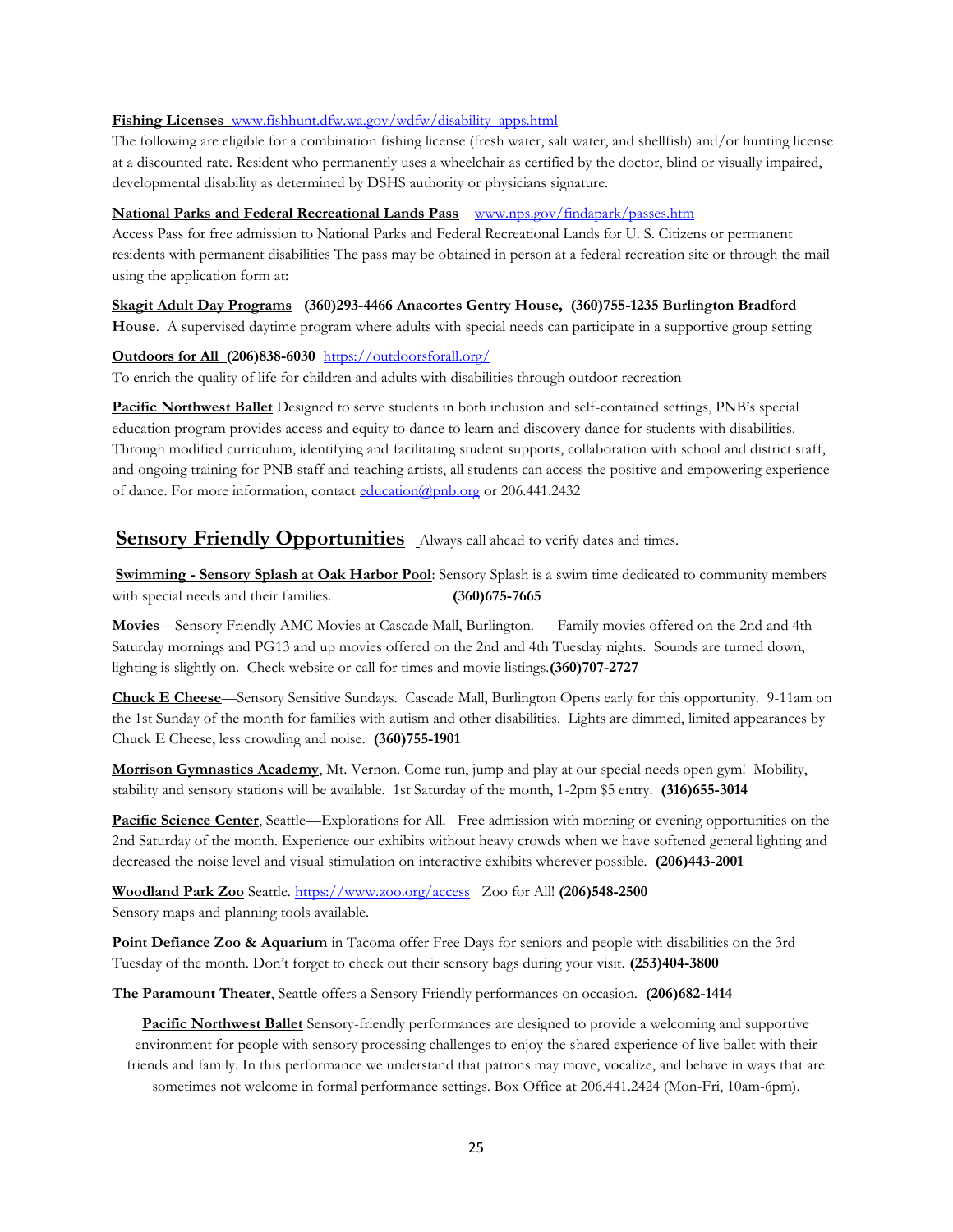## **WIC/Food Resources**

**WIC:** The Special Supplemental Nutrition Program for Women, Infants and Children (WIC) is a preventive health and nutrition program that provides short term assistance to young families to promote optimal growth and development services. Call to set up an appointment

| Oak Harbor/ North Whidbey - Oak Harbor    | $(360)240 - 5554$ |
|-------------------------------------------|-------------------|
| Langley/South Whidbey-Langley             | $(360)221 - 8880$ |
| Camano Island 127 NE Camano Drive         | $(360)387 - 0184$ |
| NASWI - WIC office 260 W Pioneer Way #13  | $(360)$ 679-8049  |
| <b>Community Resource Center</b> Stanwood | $(360)629 - 5257$ |

Food vouchers for extreme circumstances when local food banks are not open. Financial help to avoid homelessness in form of hotel vouchers, state park vouchers, rent and/or mortgage assistance and move in costs. Financial help in the form of vouchers/cash for water and heat, fuel to get to needed appointments, work & school, necessary vehicle repair.

#### **Dept. of Social and Health Services (DSHS) Food Benefits (877-)501-2233**

Apply online at [www.waconnections.org](http://www.waconnections.org/) or call customer service.

#### **Basic Food Outreach with Opportunity Council** Oak Harbor **(360)679-6572 (800)317-5427**

Provides information and direct application support that can help families and individuals obtain food stamps.

#### **Various Foodbanks in Island County:**

**Whidbey Island:** Whidbey Island Nourishes (360)221-7787, Island Church of Whidbey (360)221-6980, SPIN Café Sack Meals (360)678-2348, St. Augustine's Church OH (360)675-2303, Ryan's House for Youth (ages 12- 24) (360)331-4575, North Whidbey Help House (360)675-0681, Gifts from the Heart Food Bank (360)678- 8312, Good Cheer Food Bank (360)221-6454

**Camano Island**: Stanwood/Camano Food Bank (360)629-2789 Camano Chapel (360)387-7202

#### **Whidbey Angels** [whidbeyislandangels@gmail.com](mailto:whidbeyislandangels@gmail.com)

Volunteer group that provides food, housewares, clothing & more for those in need on Whidbey and Anacortes

## **Housing**

#### **Island County Housing Support Center (360)678-8284**

Are you homeless or at risk of becoming homeless? We offer Assessments & Referrals to Housing Programs. Housing interest List with light touch case management. Walk in for an assessment.-105 NE 1st Street, Coupeville. 9am-3pm

#### **Housing Authority (360)678-4181**

Primary resource for senior citizens (62 or older) and persons with disabilities (minimum age 18). This housing is not assisted living, and does not have any supportive services.

#### **Opportunity Council (360)679-6577 or (800)317-5427** for housing crisis.<http://www.oppco.org/>

Broad scope of services that range from helping people in crisis with immediate needs to addressing long-term systemic change Community Resource Centers: Connects people with community resources to help meet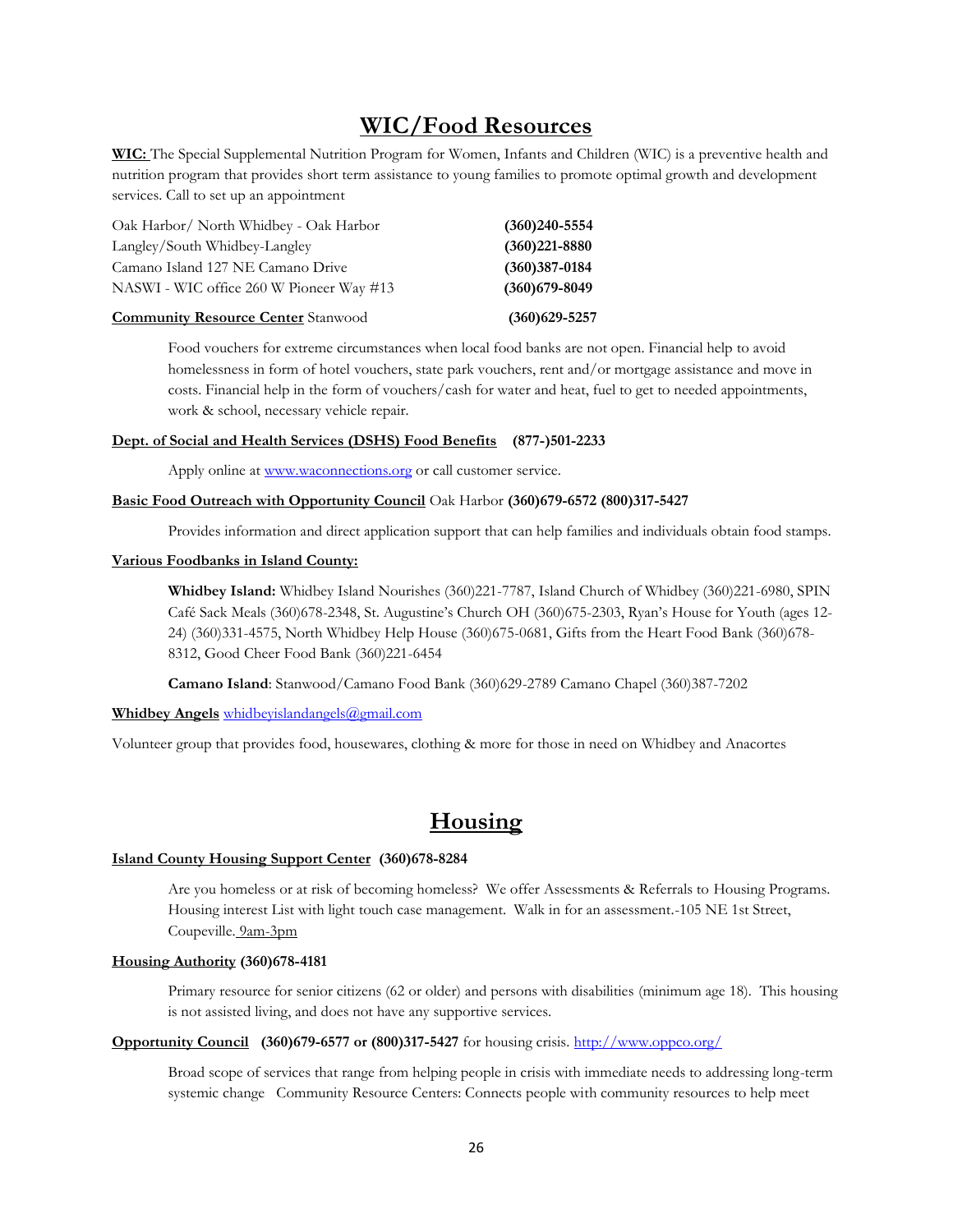basic needs such as food and housing; including requests for emergency shelter, rental assistance, referrals for affordable housing and problem solving help with landlord/tenant issues • Food and Nutrition: Information about nutrition, and local food resources • Home and Energy programs include Conservation\*Education, the Energy Assistance, Home Repair, Lead Hazard Reduction, and Weatherization.

#### **Community Resource Center (360)629-5257**

Food vouchers for extreme circumstances when local food banks are not open. Financial help to avoid homelessness in form of hotel vouchers, state park vouchers, rent and/or mortgage assistance and move in costs. Financial help in the form of vouchers/cash for water and heat, fuel to get to needed appointments, work & school, necessary vehicle repair.

#### **Community Homes** (425) 233-6930 <https://www.community-homes.org/>

Provides, promotes, and sustains exceptional community-based housing for adults with intellectual and developmental disabilities.

#### **Emergency Housing**

**The Haven (360)320-7681; Ryan's House** (ages 18-24) **(360)331-4575; Oasis Teen Center (360)419-9058**

## **Transportation**

#### **Island Transit and Paratransit Whidbey (360)678-7771 (800)240-8747 Camano (360)387-7433**

Specialized Transportation provides curb-to-curb transportation to people who are unable to ride fixed route buses due to a mental or physical disability. Everyone who rides Specialized Transportation must first apply for eligibility. Eligibility requirements have been established by the Americans with Disabilities Act (ADA). Train the Rider program is available to those that might need a little extra help navigating the system.

**Medicaid Transportation—Northwest Regional Council** <http://www.nwrcwa.org/medicaid-transportation/> **(800) 860-6812 or (800) 585-6749** (in other counties and Point Roberts)

**Island Senior Resources of Island County (360)321-1600** <https://senior-resources.org/>

Offer volunteer drivers for adults with disabilities ages 18 and up and seniors

**Volunteer Medical Transportation** Camano (360)387-0222 Coupeville and Langley (360)678-4886

**Skagit Transit (877)584-7528 Community Transit (800)562-1375**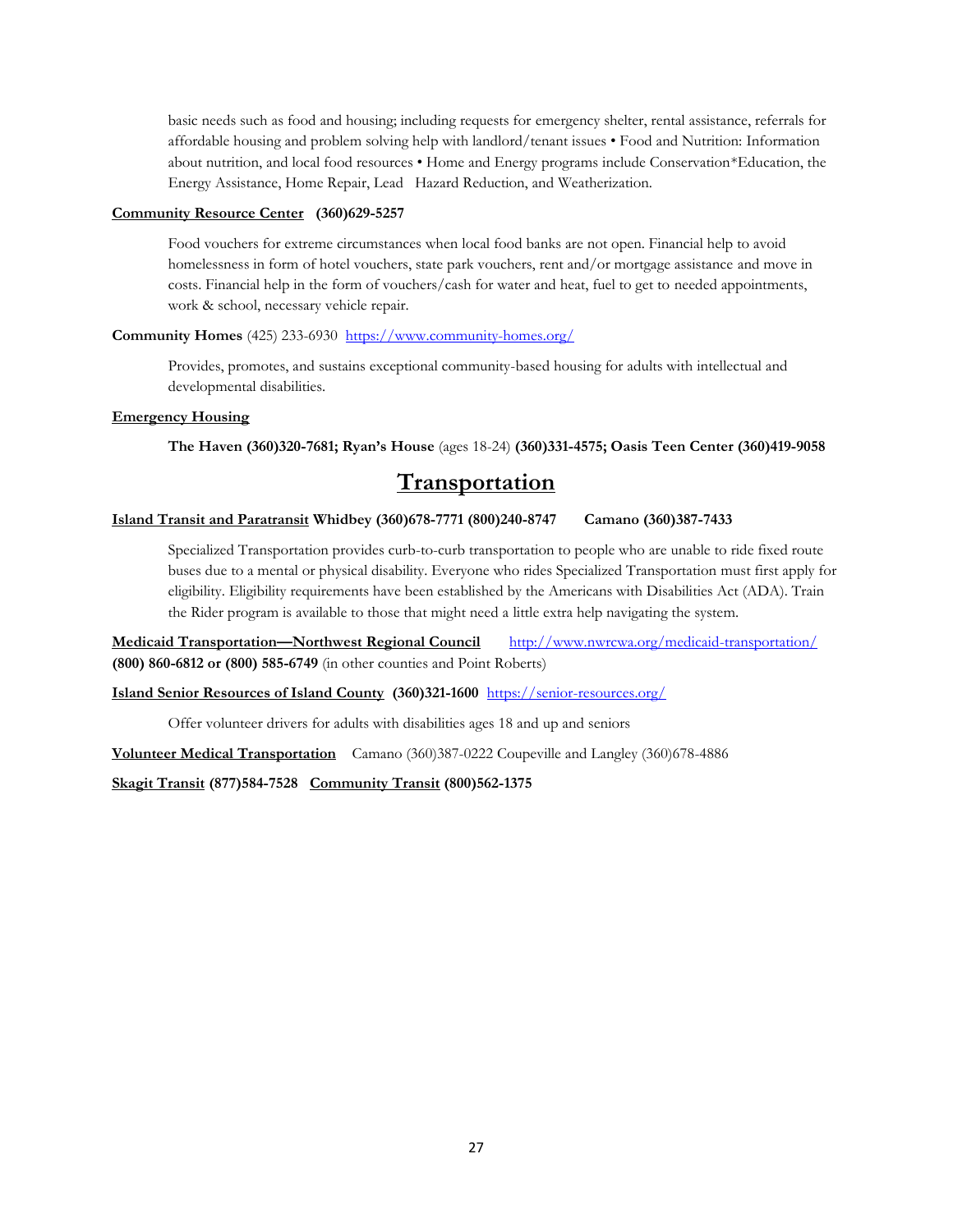# **Apoyo para Familias en Español**

Family Support - Latino Padres a Padres (Part of Parent to Parent)

PAMI Padres Apoyando Motivando Informando (Grupo de apoyo para familias de ninos con necesidades especiales). Laiza Ramos (787)529-6788 pamiespanol@gmail.com

la Coordinadora para la comunidad Latina (360)416-7570 (Skagit) la Coordinadora para la comunidad Latina: (360) 255-2056 x 2 (Whatcom) la Coordinadora para la comunidad Latina: (425)258-2459 xt 114 (Snohomish)

Los programas de apoyo de Padres a padres ofrecen apoyo emocional e información a las familias de niños con diferencias y retrasos del desarrollo o enfermedades crónicas. Toda su información se mantiene confidencial.

Servicios ofrecidos:

- Apoyo emocional para familias de niños con diferencias del desarrollo por padres/madres voluntarios.
- Actividades sociales y de recreación en nuestra comunidad gratis.
- Visitas de/citas con la coordinadora para la comunidad hispana, individualizadas para su familia.
- Boletín de noticias y recursos en español por correo postal o correo electrónico.
- Promoción social con participación de la comunidad en la inclusión de las personas con retrasos del desarrollo.

El Centro para Niños con Necesidades Especiales http://cshcn.org/languages/spanish

Información y herramientas que pueden ayudarle a cuidar a su hijo(a) que padece de una condición crónica física, de desarrollo, de comportamiento o emocional.

Social Security Administration https://www.ssa.gov/espanol/agencia/contacto/

Developmental Disabilities https://www.ssa.gov/espanol/agencia/contacto/ Region 2 Spanish Case Resource Manager: **(425)977-6636**

#### **Open Doors for Multicultural Families (253) 216-4479**

Arabic, Spanish, Mandarin, Cantonese, Korean, Russian, Somali and Vietnamese. Ensuring families with family members with developmental/intellectual disabilities and special health care needs have equal access to culturally and linguistically appropriate information, resources and services.

#### **Northwest Immigrant Rights Project (800)445-5771** <https://nwirp.org/>

Provides direct legal services for low-income immagrants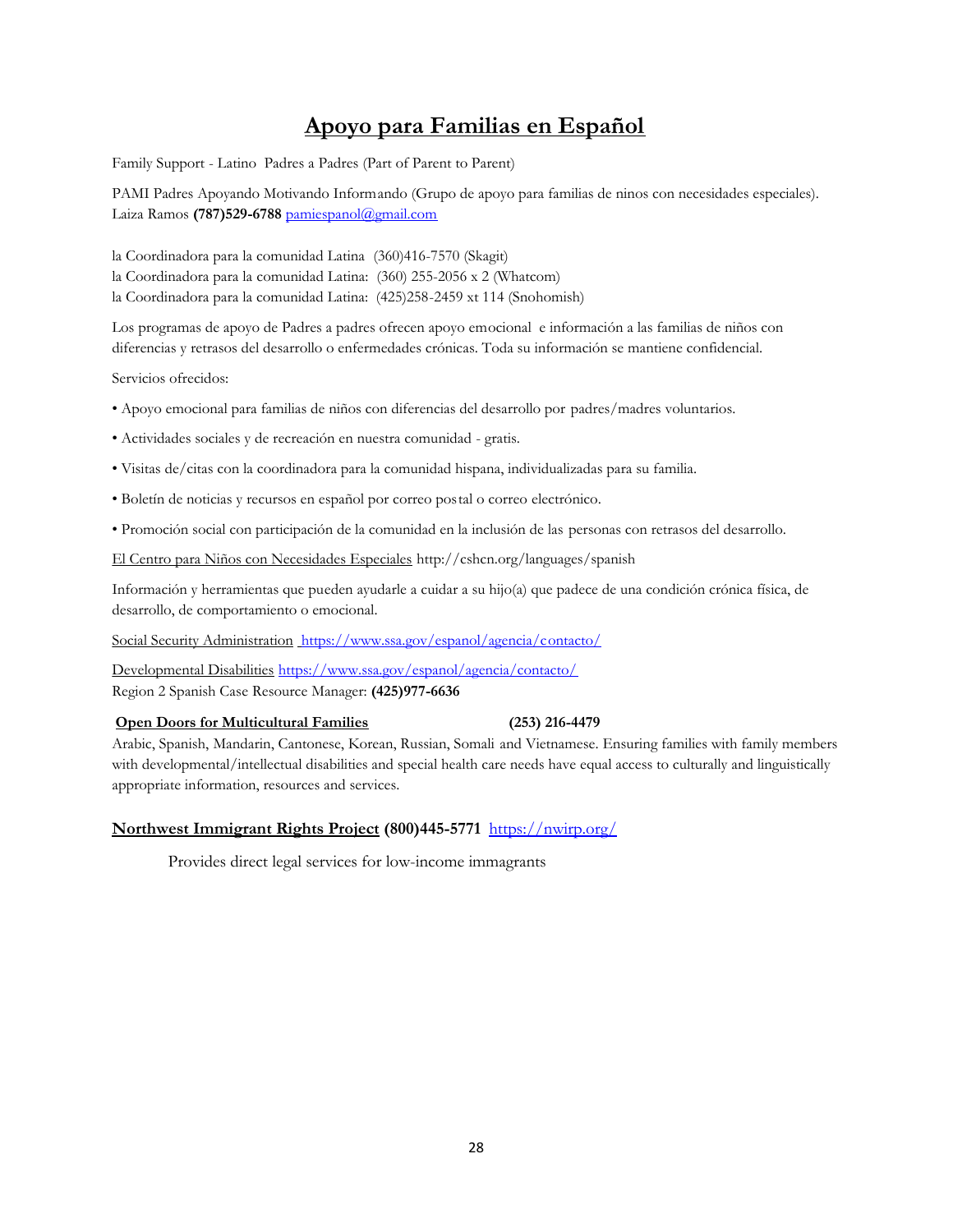# **Various Helpful Resources & Websites**

#### **Within Reach / Parent Help 123 (800) 322-2588**

Help Me Grow, ParentHelp123 www.parenthelp123.org

Within Reach provides free developmental screening, connections to early learning and family support services, referrals to early intervention for developmental delays, and family support in English and Spanish to families across Washington.

#### **Washington Connections** <https://www.washingtonconnection.org/home/>

Offers a fast and easy way for families and individuals to apply for a variety of services such as food. Cash, Childcare, Long Term Care and Medical Savings Programs. Individuals that are age 65 or older, blind or disabled may also apply for medical assistance.

#### **Washington Listens** <https://www.walistens.org/> **(800)681-0211**

Provides no-clinical support to people who feel sad, anxious, stressed due to COVID19. WA Listens is free and anonymous.

### **Opportunity Council** –  $(360)679-6577$  or  $(800)317-5427$  for housing crisis. http://www.oppco.org/

Broad scope of services that range from helping people in crisis with immediate needs to addressing long-term systemic change Community Resource Centers: Connects people with community resources to help meet basic needs such as food and housing; including requests for emergency shelter, rental assistance, referrals for affordable housing and problem solving help with landlord/tenant issues • Food and Nutrition: Information about nutrition, and local food resources • Home and Energy programs include Conservation\*Education, the Energy Assistance, Home Repair, Lead Hazard Reduction, and Weatherization.

#### **Community Resource Center (360)629-5257**

Food vouchers for extreme circumstances when local food banks are not open. Financial help to avoid homelessness in form of hotel vouchers, state park vouchers, rent and/or mortgage assistance and move in costs. Financial help in the form of vouchers/cash for water and heat, fuel to get to needed appointments, work & school, necessary vehicle repair.

#### **Readiness to Learn** <http://www.readinesstolearn.org/>**(360)221-0484**

Readiness To Learn is a non-profit organization that works in partnership with schools, communities and families. Our goal is to help each child reach their potential regardless of their circumstances. Readiness To Learn is your one stop shop when you need information, encouragement or support. We can help.

**Open Doors for Multicultural Families (253) 216-4479** Arabic, Mandarin, Cantonese, Korean, Russian, Somali, Spanish and Vietnamese Ensuring families with family members with developmental/intellectual disabilities and special health care needs have equal access to culturally and linguistically appropriate information, resources and services.

### **Center on Human Development and Disability (206)543-7701** <https://depts.washington.edu/chdd/>

The Center on Human Development and Disability (CHDD) at University of Washington is one of the nation's largest and most comprehensive interdisciplinary service, research, and training centers focusing on children and adults at risk for or who have established developmental disabilities.

**Island Senior Resources (360)221-1600** Provide resources that enhance the emotional, social and physical wellbeing of seniors, adults with disabilities and those who care for them. Trainings, support, services, etc.

### **WA State Long Term Care Ombudsman (800)562-6028**

**Senior Aging & Disability** So Whidbey **(360)221-1600** No Whidbey **(360)675-0311** Camano **(360)387-6201**

**The Family Helpline (800)932-4673** Call this number from anywhere in Washington and access the online resource database anytime 24/7 for parenting information, family support, referrals to community classes, services and resources.

#### **CADA—Citizens Against Domestic and Sexual Abuse (360)675-7057**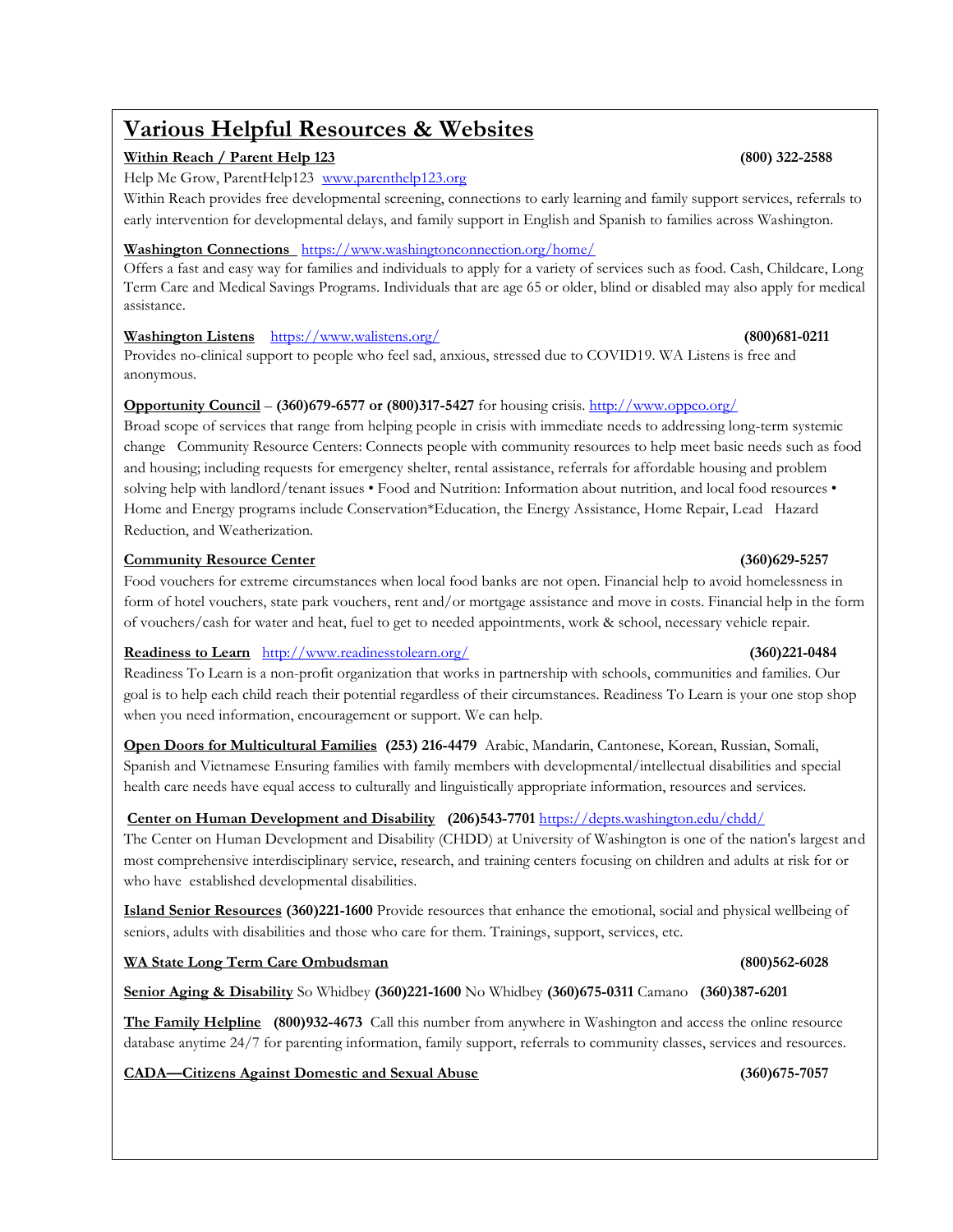Informing Families<www.informingfamilies.org> (FB)

- $\Diamond$  ARC Of Washington and Parent to Parent<www.arcwa.org> (FB)
- Island County Parent to Parent<www.islandcountywa.gov/humanservices/pages/parent-to-parent.aspx> (FB)
- ARC of Snohomish County <www.arcsno.org> (FB)
- ARC of Whatcom County <www.arcwhatcom.org> (FB)
- Disability Support with DSHS [www.dshs.wa.gov/disability-support](http://www.dshs.wa.gov/disability-support)
- Washington Autism Alliance and Advocac[y www.washingtonautismalliance.org](www.washingtonautismalliance.org) (FB)
- Senior Services of Island County<www.senior-resources.org>(FB)
- Washington PAVE<www.wapave.org> (800)5PARENT (FB)
- WA State Father's Network <www.fathersnetwork.org> (FB)
- Understood– Learning Disabilities <www.understood.org> (FB)
- Open Doors for Multicultural Families **(253) 216-4479** Arabic, Mandarin, Cantonese, Korean, Russian, Somali, Spanish and Vietnames[e www.multiculturalfamilies.org/](http://www.multiculturalfamilies.org/) (FB)
- Center on Human Development and Disability/Center for Excellence in Developmental Disabilities **(206)543-7701** [depts.washington.edu/chdd/gist/about\\_chdd.html](https://depts.washington.edu/chdd/gist/about_chdd.html)
- Ed Wiley Autism Acceptance Lending Library Stanwood **(425)791-0869**
- WA State Long Term Care Ombudsman **(800)562-6028** [www.waombudsman.org/](http://www.waombudsman.org/)
- Senior Aging and Disability Resource So. Whidbey **(360)221-1600** No Whidbey **(360)675-0311** Camano **(360)387- 6201**
- Opportunity Council **(800)317-5427**
- The Family Helpline **(800)932-4673** Call this number from anywhere in Washington and access the online resource database anytime 24/7 for parenting information, family support, referrals to community classes, services and resources.
- CADA—Citizens Against Domestic and Sexual Abuse **(360)675-7057**
- Island County Emergency Preparedness Phone app and website <https://www.islandcountywa.gov/DEM/Pages/Home.aspx>
- NAMI –National Alliance Mental Illness in WA <https://www.namiwa.org/> (FB)
- Whidbey Island Macaroni Kid Activities/events on Whidbey https://whidbeyisland.macaronikid.com/ (FB)
- Learning Disability Association of Washington <www.ldawa.org/resources/>
- **Di[agnosis Specific In](http://www.disabilityrightswa.org/)formation** Disability Rights of Washington www.disabilityrightswa.org

Seattle Childre[n's Patient and Family](http://www.autismspeaks.org/) Autism Resources [https://www.seattlechildrens.org/clinics/autism-](https://www.seattlechildrens.org/clinics/autism-center/patient-family-resources/)**<u>Center/patient-family-resources/</u> <b>(206)987-8080** 

**(FB) indicates Facebook page**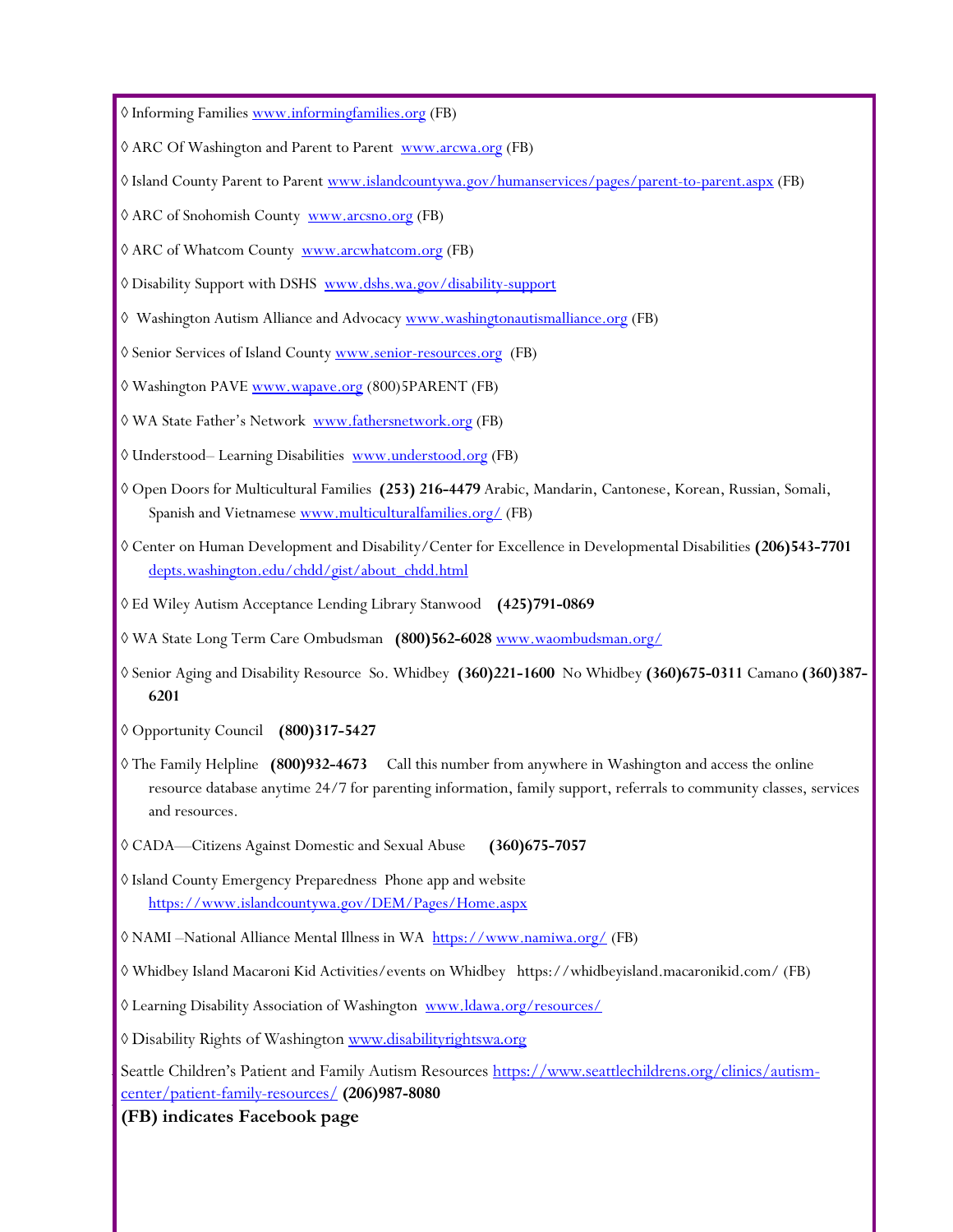#### **Diagnosis Specific Webites**

**Fragile X Association of WA State** [www.fragilex.org/community/community-support-network/northwest/fragile](http://www.fragilex.org/community/community-support-network/northwest/fragile-xassociation-of-washington-state/)[xassociation-of-washington-state/](http://www.fragilex.org/community/community-support-network/northwest/fragile-xassociation-of-washington-state/)

**National Association for Down Syndrome** [www.nads.org](http://www.nads.org/)

**National Down Syndrome Congress** [www.ndsccenter.org/](http://www.ndsccenter.org/)

**Cerebral Palsy** [www.cerebralpalsy.org](http://www.cerebralpalsy.org/)

**Graham's Foundation** Support for preemie parents (888)466-2943

**Washington State Associate of the Deaf** <http://wsad.org/> **Washington State Department of Services for the Blind** <https://dsb.wa.gov/>

# **Island County Human Services: Island County Developmental Disabilities & Parent to Parent**

This project was produced and distributed by Island County Human Services: Developmental Disabilities and the Parent to Parent Program.

Human Services provides the following programs: **(360)678-7880**

- Outreach Mental Health
- Behavioral Health
- Early Childhood
- Prevention
- Veteran's Assistance
- Housing Assistance
- Developmental Disabilities

Parent to Parent Program

• School Based Mental Health

### **Our Vision**

Island County is a place where people are respected and valued and where everyone has the opportunity to participate in and contribute to their community.

### **Our Mission**

Island County Human Services is an accessible and responsive community resource, working collaboratively to help meet essential needs of the people of Island County and to provide opportunities for our citizens to become contributing members of our community.

### **We Value**

Working with compassion, integrity, intention and enthusiasm. Building positive community partnerships and coalitions. Treating ourselves and others with respect and dignity. Allocate value to taxing districts, calculate levy rates and certify tax roll to Treasurer Being good stewards of public funds. Being accountable to ourselves, one another and the public. Being respectful and honoring diversity. Encouraging a blended model of health and healing that includes mind, body, spirit, nature and community. Creating an open, respectful and fun working environment. Enjoying ourselves along the way and occasionally cutting loose.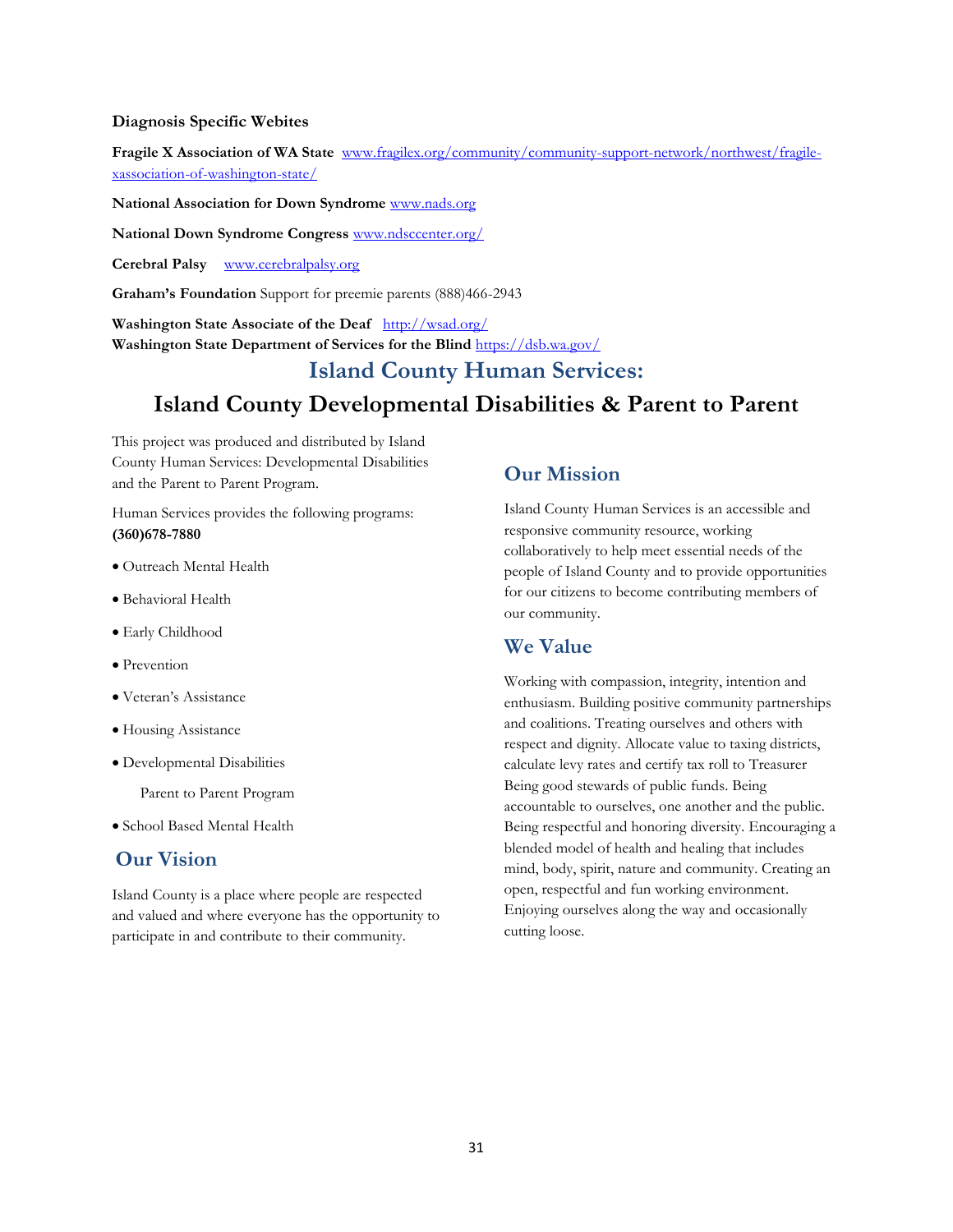# **Table of Contents**

|                                              | 12                      |
|----------------------------------------------|-------------------------|
|                                              | 23                      |
|                                              | 11                      |
|                                              | $19 - 20$               |
|                                              | 23                      |
|                                              | 12                      |
|                                              | 9                       |
|                                              | 19                      |
|                                              | 18                      |
|                                              | 22                      |
|                                              | 28                      |
|                                              | $7 - 8$                 |
|                                              | $\overline{\mathbf{4}}$ |
|                                              | 11                      |
|                                              | 10                      |
|                                              | 14                      |
|                                              | 11                      |
|                                              | 10                      |
|                                              | 25                      |
|                                              | 6&10&22                 |
|                                              | 19                      |
|                                              | 21                      |
|                                              | 11                      |
| Mental/Behavior Health, Substance Use        | $16 - 17$               |
|                                              | 25                      |
|                                              | 15                      |
|                                              | 24-25                   |
|                                              | 9                       |
|                                              | 19                      |
|                                              | 28                      |
| Special Education Law/Advocacy/Ombudsman     | $19 - 20$               |
|                                              | $7 - 8$                 |
|                                              | 13                      |
|                                              | 27                      |
|                                              | 14                      |
|                                              | $5 - 6$                 |
| Websites, Facebook Pages & Various Resources | 29-33                   |
|                                              |                         |

## **Island County Autism Spectrum Disorder Resource Website**

Autism Partnership of Island County presents an Island County ASD website of resources for families. Have a concern? Need a screening? Need resources? Need support? <https://www.pilotace.org/>